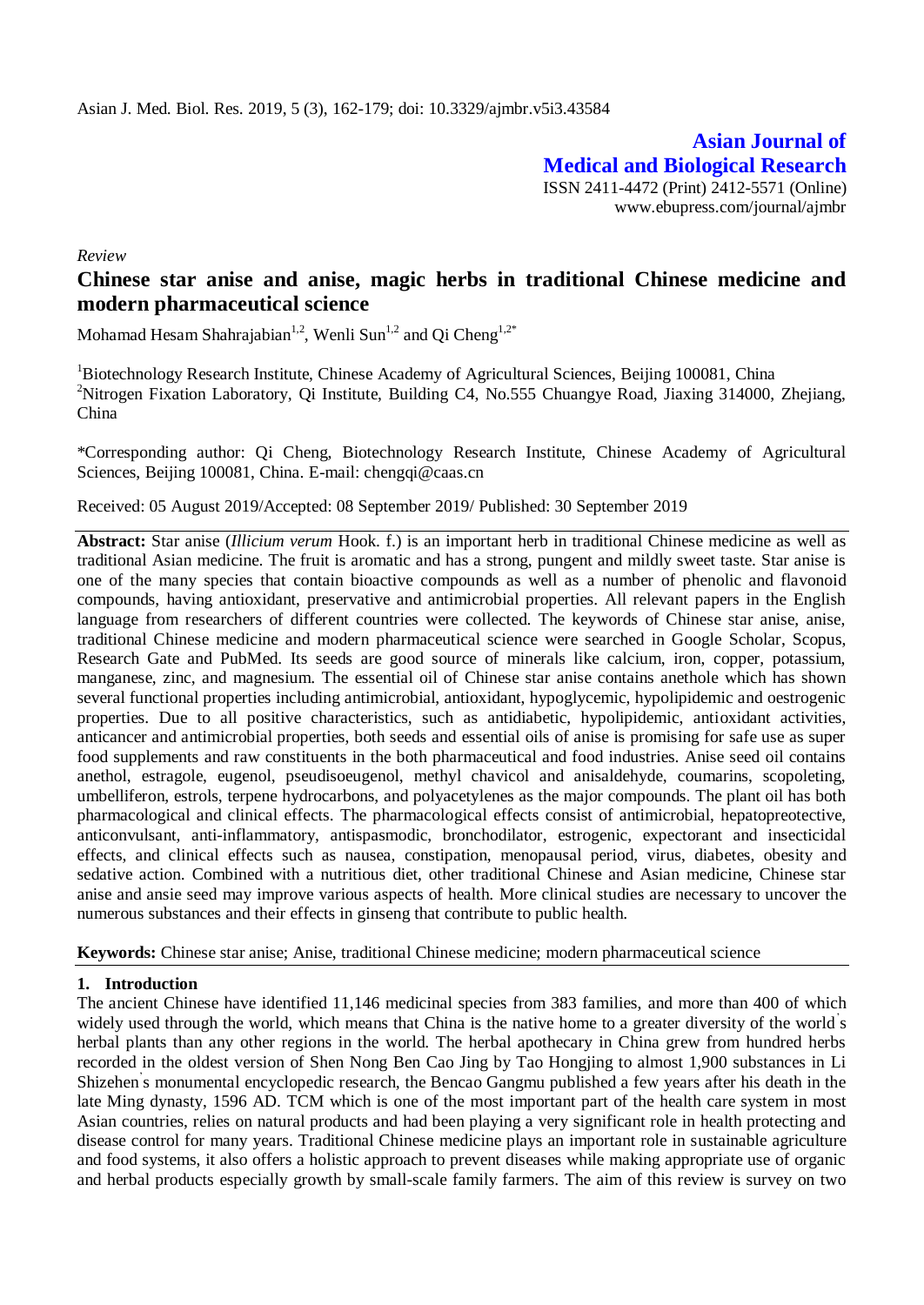important crop in traditional Chinese medicine, namely Chinese star anise and anise and their potential health benefits and pharmacological usages of them.

### **2. Chinese star anise**

#### **2.1. Botany and plant description of Chinese star anise**

Traditional Chinese medicines consider as both medicine and food item, because most of Chinese medicine are used as pigments and flavors in the preparation of Chinese food items (Yang *et al*., 2010; Soleymani and Shahrajabian, 2012; Ogbaji *et al*., 2018; Shahrajabian *et al*., 2018; Soleymani *et al*., 2018; Shahrajabian *et al*., 2019a,b,c,d,e,f). Star anise (*I. verum Hook. f*.) is a medium-sized evergreen tree which is native to southwest of China; and also widely cultivated in the subtropical and tropical areas of Asia (De *et al*., 2001; Chouksey *et al*., 2010; Benmalek *et al*., 2013; Li *et al*., 2013; Elmasry *et al*., 2018). Common name of *I. verum* has many synonyms in different areas: Chinese star anise or Bajiaohuixiang in China; Anis de la Chine, Anise etoile or Badiane in France; Dai-uikyo or Hakkaku-uikyo in Japan; Sternanis in Germany; Anice stellato in Italy; Sonf or Anasphal in India; Anis estrellado in Spain; Bunga lawing in Indonesia and Malaysia (Wang *et al*., 2011). De *et al*. (2001) reported that star anise is extensively cultivated in a limited area with particular ecological factors in Kwangsi in South East China and Tonkin in Indo-China. Chinese star anise is considered as one of the flavors used in China five spices (Thuat and Ngoc, 2010; Ibrahim *et al*., 2016; Acimovic *et al*., 2017). In traditional Chinese medicine, it is called as warming yang and dispelling cold, and regulating the flow of Qi to relieve pain or common cold (Wang *et al*., 2011). It has been also reported that its crude fruits and its powders were used in traditional teas to treat nervousness and sleeplessness and also as a sedative (Wang *et al*., 2011). Dried ripe, star anise fruit and seed are used as important spice in Asian cooking especially in Chinese, Vietnamese and Indian cuisines. Vietnam produces more than 5000 t of star anise seeds per annum; and it is estimated that the combined production of China and Vietnam is more than 25,000 t per annum. Moreover, 200-250 t of essential oil are shipped to France and the Czech Republic. In China, which is the largest supplier of star anise to the world market, Vietnamese star anise is blended and then exported to France. In France, it is used as a raw material in the production of alcoholic beverages (FAO, 1993). Wang *et al*. (2011) found that star anise (*Illiciaceae, Illicium verum Hook. f*.) has long been used in traditional Chinese medicine and the food industry with the effects of dispelling cold, regulating the flow of Qi, and relieving pain. Chinese star anise together with the morphological similar Japanese star anise together with the morphologically similar Japanese star anise (*Illicium anisatum*), is also used for decoration purposes (Shen *et al*., 2012). *Illicium verum Hook. f*. mainly grows in the provinces of Guangxi, Guangdong and Yunnan, covered nearly 80% in the world (Yan *et al*., 2002). This plant also has been reported to possess anti-bacterial, anti-cancer and of course anti-inflammatory characteristics (De *et al*., 2002; Itoigawa *et al*., 2004; Yang *et al*., 2010). Kang *et al*. (2013) noted that Chinese anise star can alleviate inflammatory responses and is a common flavor in medicinal tea, cough mixtures and pastilles. Star anise is classified in the division Magnoliohpyta, class Magnoliopsida, sub-class Magnoliidae, order Austrobaileyales, family Illiciaceae. De *et al*. (2001) mentioned that among all *Illicium* species present throught the world, such as *Illicium dunnianum*, *Illicium griffithii*, *Illicium verym* and *Illicium anisatum*, just *Illicium verum Hooker anisatum* is non-poisonous and has been used in culinary preparation and also as famous traditional medicine. Vermaak *et al*. (2013) mentioned that dried fruit of Chinese star anise is used as a remedy to treat infant colic. Japanese star anise, *Illicium anisatum* (Schisandraceae) is an evergreen broad-leaved tree or shrub that exhibits ballochory (Romanov *et al*., 2013). The plant is widely distributed in the central and southern parts of the Japanese archipelago (Yoshikawa *et al*., 2018). Japanese star anise looks very similar to Chinese star anise in its dried form but that is where the similarity ends. The Japanese star anise is extremely toxic and is not edible in any form (Vermaak *et al*., 2013; Yoshikawa *et al*., 2018). Recently concern has been raised regarding adulteration of Chinese star anise with Japanese star anise (Shen *et al*., 2012; Scharge *et al*., 2013). Only Japanese star anise fruits contain the neurotoxic anisatin, which is a strong non-competitive antagonist of the GABAA-receptor (Kudo *et al*., 1981). Nakazawa *et al*. (1959) also found that the fruit is also most toxic, followed by the seed, root, leaf and bark. It is very difficult to detect fragments of Japanese star anise fruit in powdered Chinese Star Anise fruit (Techen *et al*., 2009). Various methods have been used to identify and distinguish between them, such as morphological, chemical analysis by fluorescent microscopy, gas chromatography and an HPLC/ESI-MS/MS method (Joshi *et al*., 2005; Lederer *et al*., 2006). Howes *et al*. (2009) explained that the volatiles desorbed from the pericarps of the toxic *I. anisatum* (Japanese star anise) were characterized by the presence of asaricin, methoxyeugenol, and two other eugenol derivatives, and none of which were detected in any other species examined. Star anise is a medium sized tree, 8-15 m tall and 30 cm depth, with the bark which is white to bright grey. Furthermore, its leaves are 6-12 cm long, alternate, simple, leathery, entire, glabrous, shining, usually crowded in bundles at the end of the branches; it also has large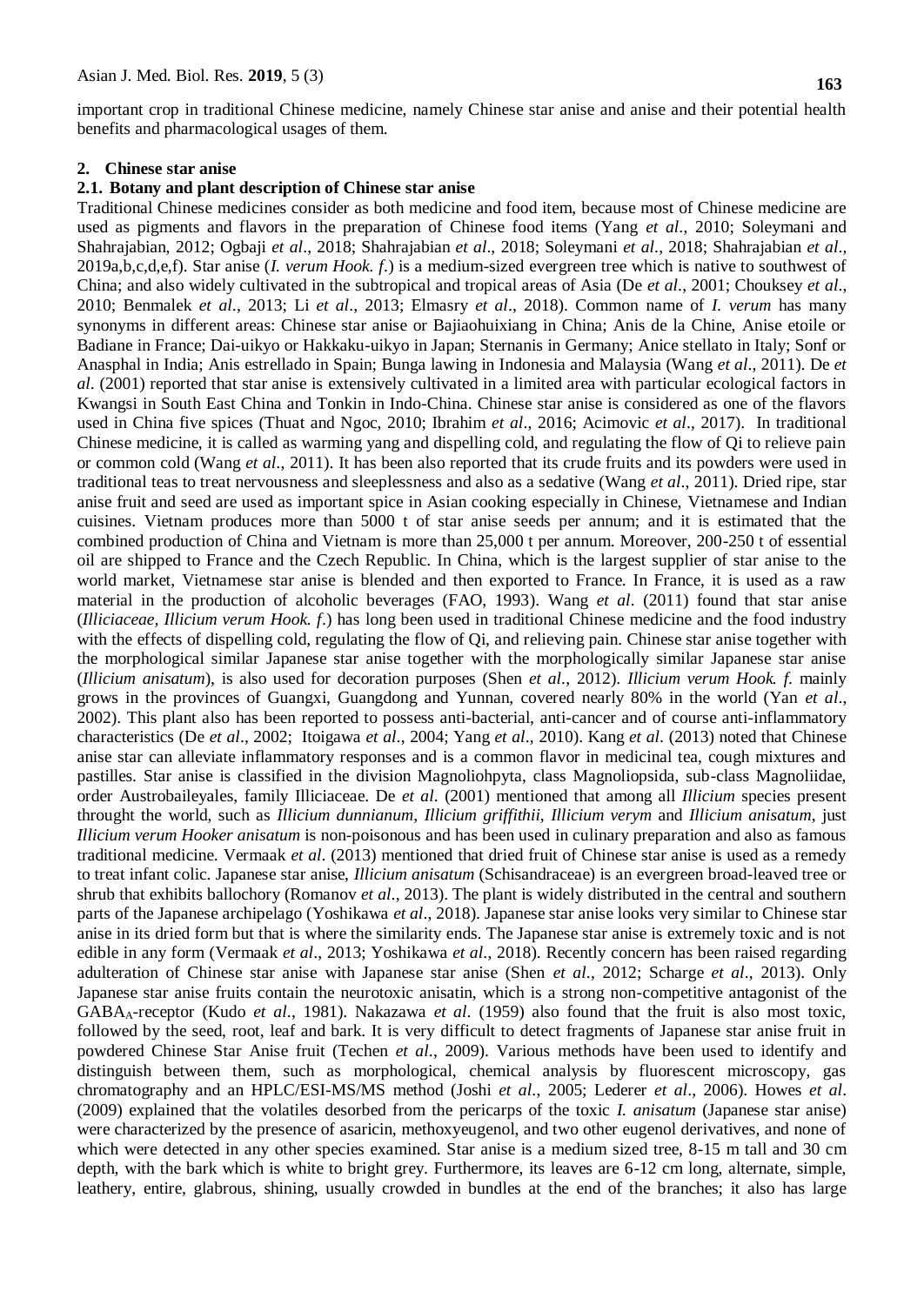flower, bisexual, 1-1.5 cm in diameter, white pink to red or greenish yellow, axillary and solitary (Vecchio *et al*., 2016). Fruit is capsule like, aggregate is star shapes; each arm is seed pod. In China, star anise is frequently used as spice in Chinese cuisine. Its fruit has an agreeable, aromatic, sweet taste and a pleasant fragrance resembling anise (De *et al*., 2001). Guangxi followed by Guangdong, Yunnan, and Fujian are the original and main production regions of star anise in China, accounting for more than 85% of the total average of star anise in China (Ma *et al*., 2011). Prajapati *et al*., (2007) and Fritz *et al*. (2008) reported that fruits are picked before they ripe and dried, and seeds are shiny brown or reddish with high oil content. Vecchio *et al*. (2016) also noted that flowers bloom from March to May, and the fruits ripe from September to October. Anethole of star anise has been utilized in folk medicine industry because of its soothing and antispasmodic properties (Ludlow *et al*., 2004). Estragole (4-allyl anisole, 1-methoxy-4-enylbenzene) is a naturally occurring compound which can be extracted from Anise, and Chinese star anise; flavors and fragrances containing estragole are used in food products, perfumes, soaps and detergents (Ismaiel *et al*., 2016). Verghese (1998) also claimed that, traditionally, the oil of star anise used topically for rheumatism and otalgia and also as an antiseptic. Star anise oil is a pale yellowish liquid (De *et al*., 2001). A genuine sample of the oil derived exclusively from the fruit displays properties like, the specific gravity at  $25^{\circ}\text{C}$  is 0.984, the refractive index at  $25^{\circ}\text{C}$  is 1.5572, optical roation -/+ 0.12, soluble in 1.5 volumes and more of 90% ethanol, moreover, its oil is stimulant, eupeptic, carminative, mildly expectorant and diuretic (Verghese, 1998). It has been reported that (E)-Anethole, limonene, linalook, and α-pinene are major components of the essential oil of *I. verum* (De *et al*., 2002; National Committee for Clinical Laboratory Standards, 2002). Star anise is socially accepted in occasions and is traditionally being used in high altitude regions of Arunachal Pradesh where dried seedless fruits are used as incense, flavouring tea, preparation of butter salted tea or sugar tea for sweet fragrance and to increase and improve the potency and strength of alcohol (Mukhia, 2006). Also, used as medicine to cure cough, toothache and sinusitis, used as an anti-fungal agent and food preservative (Angami *et al*., 2017). Leaves in combination with juniper/thuja/pine leaves are burnt for making smoke which is believed to be scared and help in purifying surrounding air (Paul *et al*., 2013). De *et al*. (2001) found that its oil is useful in flatulence, spasmodic pains and dysentery, it also relieves colic and is a common ingredient of cough lozenges. Moreover, its osil is used as an applicant in rheumatism and also applicant as an antiseptic. Besides, it is also useful against body lice, bedbugs and is an ingredient of cattle sprays. Other usages of star anise oil is in fevers, scabies, constipation and insomnia. Vecchio *et al*. (2016) noted that *Pimpinella anisum* (anised or green anise) and *Illicium verum* (Chinese star anise or star anise) are both under the name of anise, but each one presents different functional and botanical characteristics. Both Chinese star anise and anise have been widely used in Iranian traditional medicine for antimicrobial effects (Yazdani *et al*., 2009). It has not only studied for its advantages in food and medicinical science (Ohira *et al*., 2009), but also it has been studied for its essential oil which is biologically active for both fumigating and repelling *S. zeamais*, *Blattella germanica*, *Lasioderma serricorne*, *Sarocladium oryzae*, *Callosobruchus chinensis*, and *Aedes aegypti* (Ho *et al*., 1995; Chang and Ahn, 2002; Kim *et al*., 2003; Dana and Wej, 2006). Gholivand *et al*. (2009) reported that the dried star anise fruit is almost composed of 49 compounds which may included trans-anethole (81.40%), limoene (6.50%), chavicol (2.10%), and also anisaldehyde (1.81%). Li *et al*. (2013) also stated that the dried star anise fruit is composed of nearly 8-12% essential oil. Star anise primarily contains anethole and fatty oil. It is primarily located in the woody shell, to a lesser extent in the seed. Anethole is only slightly soluble in water but exhibits high solubility in ethanol. Besides, it is distinctly sweet, measuring 13 times sweeter than sugar. The essential oil (*anisi aetheroleum*) extracted from steam distillation of ripe ob both *I. verum* and *P. anisum* contain trans-anethole from 80%-95% or more, which is responsible for its characteristics taste and smell, and of course medical properties (Ooi *et al*., 1994; DerMarderosian and Beutler, 2002), followed by chavicol methyl ether (estragole), anisaldehyde and cisanethole (Hansel *et al*., 1999). Ismail (2018) mentioned that star anise is one of the most effective oils against *T. confusum*. In traditional Chinese medicine, *I. verum* has long been used with the actions of dispelling cold and relieving pain (Wang *et al*., 2011). Parsa *et al*., (2012) reported that Chinese star anise is used extensively in the both Indian diet and medicine because it does not have any adverse influence and also easily absorbs. They have also found that the oil of star anise is stimulant, stomachic, carminative, mildy expectorant and diuretic. It has been also reported that the fruit of the plant has been used in traditional medicine for treatment of stomach aches, vomiting, rheumatic pain, insomnia and skin inflammation (Sung *et al*., 2012; Wang *et al*., 2011; Estevao-Silva *et al*., 2014; Park *et al*., 2015). Aly *et al*. (2014) mentioned that its fruit is an important traditional Chinese medicine as well as a commonly used spice. Mathon *et al*. (2013) high levels of anisatin in *Illicium lanceolatum*, *I majus*, and *I anisatum* may cause health concerns if they are mididentified or mixed with edible *Illicium verum*. It is able to increase production of milk new mother (Ibrahim *et al*., 2016). The use to facilitate birth and to increase the libido, as well as to relieve menopausal discomforts; and its oil is applicant in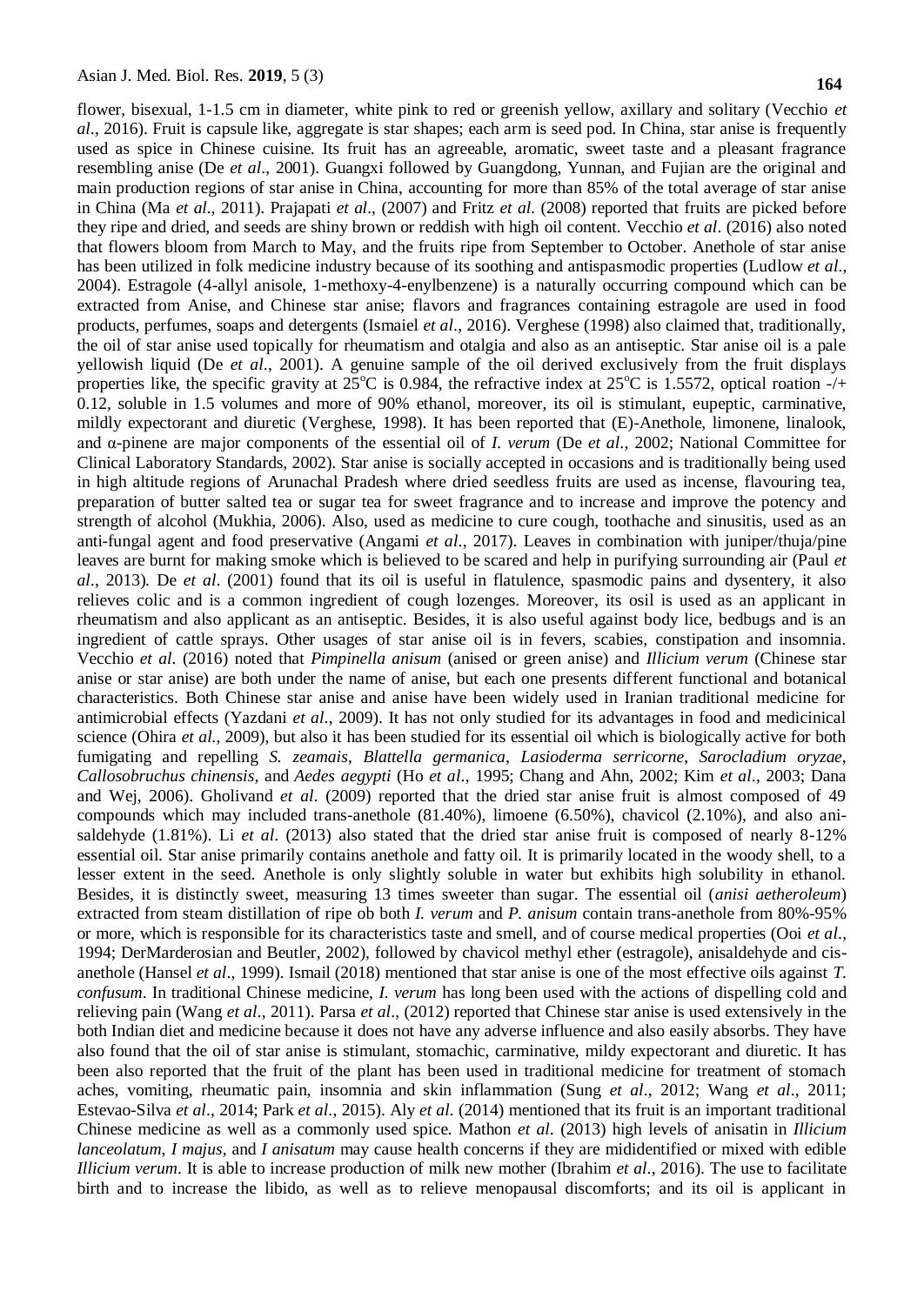### Asian J. Med. Biol. Res. **2019**, 5 (3)

rheumatism as recommended by some folk remedies. Zhang *et al*. (2005) showed that trans-anethole, panisaldeyde, farnesol, and estragole are main aroma compounds of Chinese star anise. They have also shown that 47 compounds accpunted for more than 90% in total Chinese star anise aroma molecules, including transanethole (75.76%), p-anisaldehyde (8.65%), estragole (4.70%), farnesol (3.26%), limonene (1.01%), linalool (1.44%), caryophyllene (1.03%) and 4'-methoxypropiophenone (0.72%). Sripongpun (2008) stated that the crude extract of Chinese star anise can be applied as an optional control of house fly at breeding sites. Classification of Chinese star anise is shown in Table 1. Various pharmacological effects of anethole which is the main ingredient in star anise oil is presented in Table 2. Figure 1 is shown Chinese star anise.



**Figure 1. Chinese star anise.**

# **Table 1. Classification of Chinese star anise.**

| Kingdom        | Plantae            |
|----------------|--------------------|
| Division       | Magnoliophyta      |
| Class          | Magnoliopsida      |
| Order          | Austrobaileyales   |
| Family         | <i>Illiciaceae</i> |
| Genus          | <b>Illicium</b>    |
| <b>Species</b> | Verum              |

### **Table 2. Various pharmacological effects of anethole which is the main ingredient in star anise oil.**

- 1- Increasing the white blood cellular activity. Some agents such as Shengbaining and Shengzuening, whose main active ingredients were extracted from the star anise, can promote mature white blood cells in the bone marrow to spread into the surrounding blood. Due to the body's own feedback, mature and release speed of bone marrow cells were accelerated. It can also keep bone marrow cells activity, enhancing the white blood cells (especially granulocytes).
- 2- Bacteriostatic effect. Star anise oil shows antibacterial effects in a variety of strains (Fu and Li, 2011) including *Staphylococcus aureus*, *Escherichia coli*, *Bacillus subtilis*, *theria bacillus*, and *Salmonella typhi*. The results laid a theoretical foundation for the development and utilization of novel plant-derived antifungal propenylbenzene derivatives.
- 3- Antiviral effects (Koch *et al*., 2008). Star anise oil can act on different acyclovir-susceptible and acyclovirresistant herpes simplex virus type 1 (HSV-1) strains.
- 4- Other effects. Anethole can improve the activity of anticholinesterase (Bhadra *et al*., 2011). It shows significant inhibitory effect against acetylcholinesterase and butyrylcholinesterase, and the IC<sub>50</sub> value was 39.89  $\pm$ 0.32  $\mu$ g/mL and 75.35±1.47  $\mu$ g/mL, which the value for star anise oil was 36.00±0.44  $\mu$ g/mL and 70.65±0.96  $\mu$ g/mL, respectively. It has also been reported that anethole has an antioxidant effect.

Evidence indicate that anethole is natural bioactive compound with multiple beneficial effects in human health such as anti-inflammatory, anticancer, chemopreventive, neuroprotective, spasmolytic, hypotensive, antithrombotic, immunomodulatory, and antidiabetic. It has offer a safe approach in treatment of several chronic diseases, especially in skin and lung inflammatory disorders, cancer, type 2 diabetes and neurological diseases. Domiciano *et al*. (2013) found that the anethole maybe effective in controlling some nonimmune acute inflammation-related disease, probably by an inhibitory action on production or release of PGE<sub>2</sub> and NO. Wei et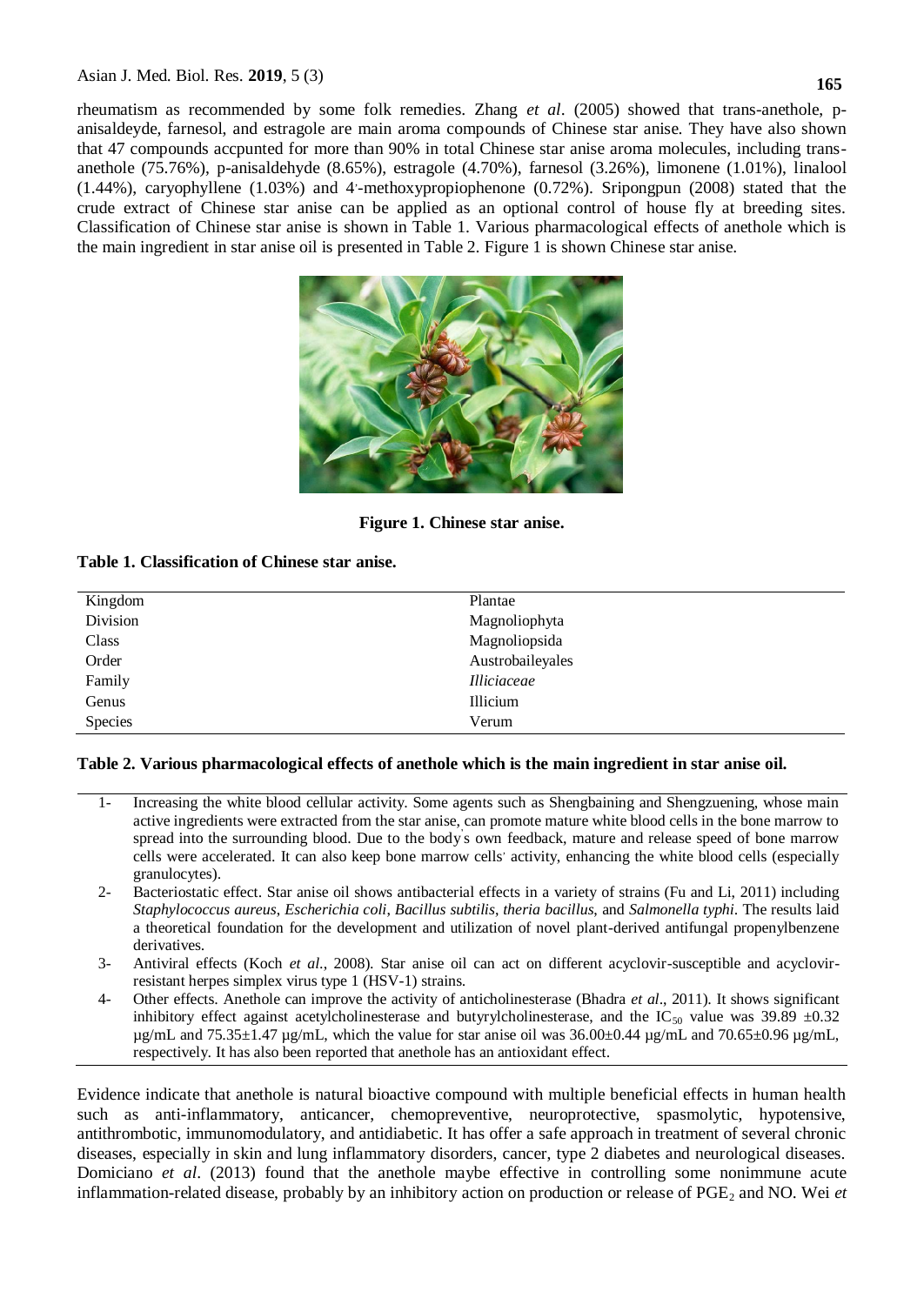*al*. (2014) suggested that *I. verum* fruit extracts and trans-anethole can potentially be developed as a grain protectant to control stored-product insect pests. Li *et al*. (2013) also found that *I. verum* which is one of the most important Chinese herb, has possess insecticidal activity against *S. zeamais* and *Cryptolestes pusillus Schnoherr*. Other studies have indicated that the essential oil of *I. verum* has repellent and fumigant actions on S. Zeamais, Blattella germanica (Change and Ahn 2001), Lasioderma serricorne, Sitophilus oryzae, Callosobruchus chinensis (Kim *et al*. 2003), and Aedes aegypti (Dana and Wej, 2006). Parasa *et al*. (2012) observed that minimum inhibitory concentration (MIC) values (mg/ml) for *Illicum verum* Hook fruit against *Aeromonas hydrophila*, *Aeromonas salmonicida* and *Edwardsiella tarda* were 0.15625, 0.078125, and 0.15625. Zhou *et al*. (2016) suggested that *I. verum* extracts have potential as an eco-friendly biopesticide in integrated pest management against M. persicae. Wei *et al*. (2014) also indicated that *I. verum* fruit extracts and transanethole can potentially be developed as a grain protectant to control stored-product insect pests. Liu *et al*. (2011) found that essential oils of *I. verum* showed strong attractiveness to the German cockroaches at a concentration of 1 pp.

# **2.2. Modern medicinal usage of star anise**

An estimated 66% of China' s star anise harvest is used to make Tamiflu. In Guangxi province alone, some 350,000 hectares of farmland are devoted to the star anise tree with an annual output of 80,000 MT. It takes almost 30 kg of star anise to yield 1 kg of shikimic acid, enough to treat one person. It has been reported that star anise has antimicrobial, antifungla and antioxidant activities (Chouksey *et al*., 2010; Benmalek *et al*., 2013). Padmashree *et al*. (2007) indicated that powders of star anise and particularly their ethanol/water extracts have great potential as natural antioxidants. Yang *et al*. (2010) introduced *I. verum* as natural anti-microbials for the treatment of antibiotic pathogens. Abdallah *et al*. (2013) investigated the antiviral activity of anise oil against bovine herpes virus type 1- (BHV-1) in cell culture and they found that anise oil is non-toxic to MDBK cells up to 100 ug/ml, and also inhibited the growth and development of BHV-1. Sung *et al*. (2012) recommended star anise in the treatment of inflammatory diseases. Alhajj *et al*. (2015) indicated that Chinese star anise could be used as a natural additive to improve the immune responsiveness and performance of broiler chickens. One of the most important character of *I. verum* is digestive aid which may make the nursing mothers promote breast milk production, has the anti-bacterial and anti-fungal affection of astham, bronchitis, and dry cough, refreshed the breath, and ensure a good sleep (Cheng and Changli, 2007; Ashraf *et al*., 2012). Fagundes *et al*. (2014) concluded that anethole in the essential oil of *Illium verum Hook* can be identified and determined by GC-MS, NMR and UV-VIS, and a superior HPLC method has been developed for the determination of the compound in rat plasma. Zhang *et al*. (2015) have examined the characteristics aromatic constituents of star anise, and they have confirmed forty seven compounds, with trans-anethole, estragole, and anisaldehyde the main aroma components. The content of trans-anethole was the highest (75.76%), followed by linalool (1.44%), Limonen  $(1.01\%)$ , and 4-methoxypropiophenone  $(0.72\%)$  were the lowest. Bhatti *et al.*  $(2017)$  concluded that the protocatechuic acid residing in *I. verum* most probably underlies its antioxidant action. Star anise volatile oil could be applied in different industries, like the cosmetic, the pharmaceutical or the food industry; in the latter it might replace the synthetic antioxidant used nowadays in order to overcome the adverse influence of the synthetic additives on the public health (Aly *et al*., 2016). Economic and medicinal importance of Chinese star anise is shown in Table 3.

### **Table 3. Economic and medicinal importance of Chinese star anise.**

- 1- The anti-bacterial and anti-fungal properties of Chinese star anise are useful in the treatment of diseases like asthma, bronchitis and dry cough.
- 2- Chinese star anise can also be used as for its sedating properties to secure a good sleep.
- 3- Its osil is appropriate in providing relief from rheumatism and lower back pain.
- 4- It can also be used as a natural breath freshener.
- 5- There is a compound present in Chinese star anise which is called Shikimic acid, and it is used for preparing drug for curing influenza or the flu virus.
- 6- Another important compound present in Chinese star anise which contains anti-oxidants properties is Linalool, and it is good for overall health.
- 7- The chemical compounds which derived from this important herb also have anti-oxidant, disease preventing and health promoting properties.
- 8- Anethole is the most important compounds in this herb, but other important compounds found in the seeds include extragol, p-anisaldehyde, anise alcohol, acetophenone, pinene and limonene.
- 9- In traditional Chinese and Asian medicine, it mainly uses as stomachic, anti-septic, anti-spasmodic, carminative,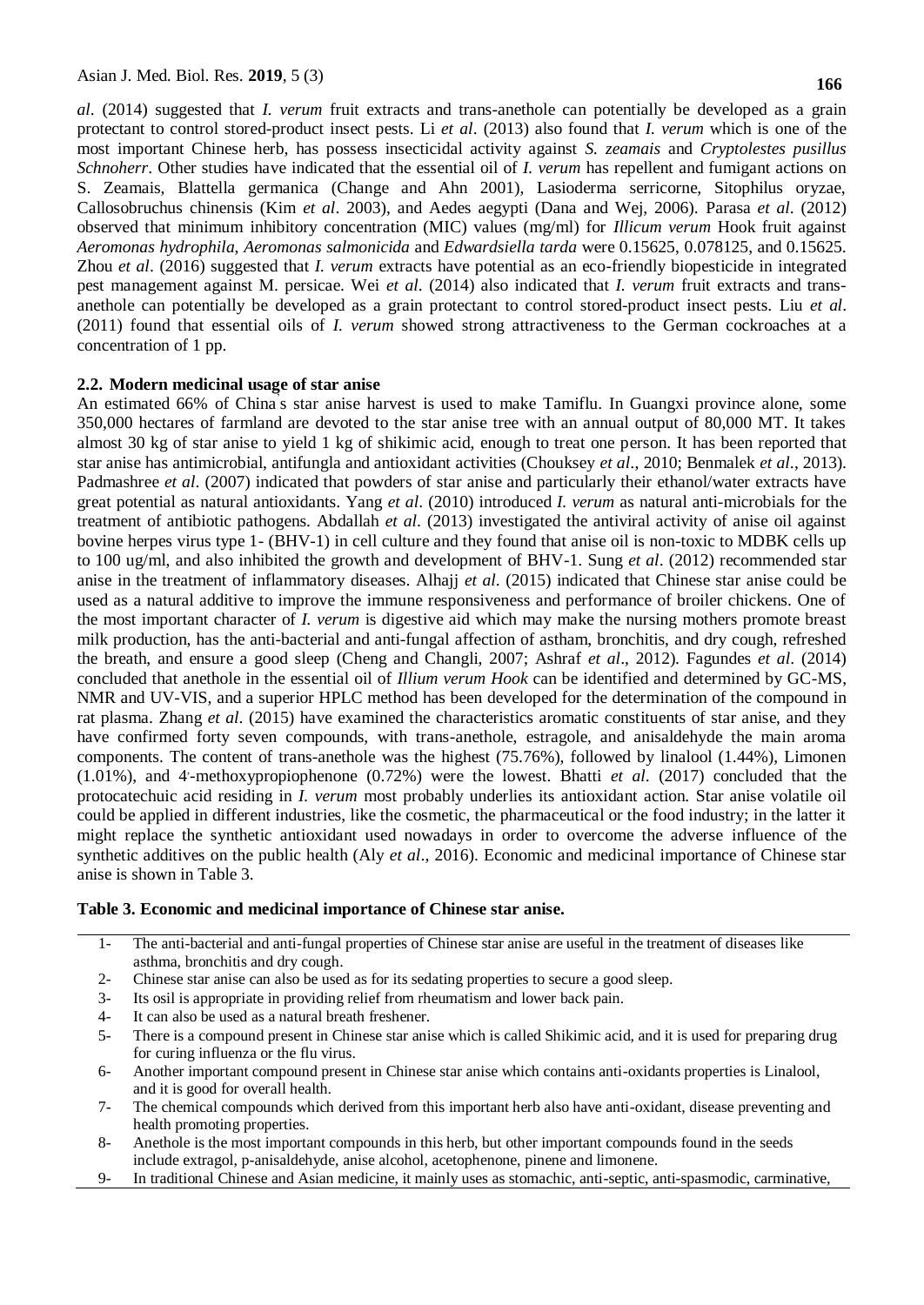digestive, expectorant, stimulant and tonic.

- 10- The seeds are excellent source of many essential B-complex vitamins such as pyridoxine, niacin, riboflavin, and thiamin.
- 11- Seeds are also great source of minerals like calcium, iron, copper, potassium, manganese, zinc, and magnesium.
- 12- This important spice is also contain good amounts of anti-oxidant vitamins such as vitamin-C and vitamin-A.

Shikimic acid which extracted from *I. verum* is one of the main ingredients in the antiviral drug Tamiflu used to fight avian influenza (Ohira *et al*., 2009; Borah, 2013). *I. verum* has been reported to possess antioxidant properties (Chempakam and Balaji, 2008) as well as significant anticancer potential (Shu *et al*., 2010). Antioxidant properties may be recommended in enhancing shelf life of products such as spices (Prakash *et al*., 2011). Natural antioxidants are known to protect cells from damage induced by oxidative stress, which is generally considered to be a cause of ageing, degenerative disease, and cancer (Ringman *et al*., 2005). Dinesha *et al.* (2014) concluded that the extracts of star anise exhibited effective prevention ability against  $H_2O_2$  induced cell death and DNA protection, and these activities of extracts may due to the presence of polyphenols, proteins and flavonoids in star anise extracts. Chouksey *et al*. (2013) observed that the extracts of *I. verum* possess potent central nervous system (CNS) depressant action and anxiolytic effect without interfering with motor coordination. Park *et al*. (2015) suggested that treatment with *Illicium v*. maybe the basis of a novel therapeutic strategy for hyperlipidemia-antherosclerosis. Diza *et al*. (2014) suggested that the combination of chamomile and star anise can be used as an alternative antidiarrheal treatment. Shu *et al*. (2010) discovered that star anise polysaccharides could inhibit the growth of Sarcoma 180 tumor in vivo. The tumor inhibition ratio of high dose polysaccharides (720 mg/kg) was 30.92%. Kanatt *et al*. (2014) reported that star anise extract exhibit high reducing power indicating good antioxidant potential, and antioxidant potential of star anise extract was better than lemon grass extract, and the extracts were able to protect against radiation induced DNA damage in pBR322 plasmid. *Illicum verum* extract may contribute for development of phytotherapic products that could be more cost effective, safer, and more accessible and provide a lower risk of resistance than conventional therapeutic drugs (Sri *et al*., 2015). Ritter *et al*. (2014) also found that anethole which has been found in both star anise and anise exerts a peripheral antinociceptive effect without causing sedation. They did propose anethole as an interesting therapeutic alternative in inflammatory and painful diseases. Li *et al*. (2017) showed that *I.verum* fruit extracts exhibit considerable potential for *M. persicae* control programs. Huang *et al*. (2016) indicated that the cellulase-ultrasonic assisted extraction technology has the potential be used for the industrial production of flavonoids from *I. verum*. Chinese star anise is commonly used in Iranian traditional medicine as antimicrobial (Amin, 2005), while *I. verum* has long been used in traditional Chinese medicine with the actions of dispelling cold and relieving pain (Wang *et al*., 2011). Lenora *et al*. (2016) concluded that commercial use of star anise could be an alternative for the management of water hyacinth, contributing to solve environmental and economic problems caused by it. Zhou *et al*. (2016) have found that star anise extracts showed significant inhibitory effects on aerobic bacteria counts; besides, star anise extracts showed antimicrobial activity against amine producers. Peng *et al*. (2016) have suggested that the SJYB extractives of *I. verum* had a function in activating the acquired immune response and a huge potential in biomedicine. Diaz *et al*. (2014) have found that the mixture of star anise and chamomile decreased the completion percentage of the activated carbon, delayed the appearance of diarrhea and decreased the number of evacuations in comparison with the control treatments. They have finally proposed that the combination of chamomile and star anise can be used as an alternative antidiarrheal treatment. Yadav and Bhatnagar (2007) indicate that the treatment with star anise rescues the tumor burden, lowers oxidative stress and increases the level of phase II enzymes, which may contribute to its anticarcinogenic. Both the essential oil from Chinese star anise fruit and trans-anethole are major constituents and exhibit potent inhibitory effect against all test fungi indicating that most of the observed anti-fungal properties was due to the presence of trans-anethole in the oil, which could be developed as natural fungicides for plant disease control in fruit and vegetable preservation (Huang *et al*., 2010; Vecchio *et al*., 2016).

# **3. Anise**

# **3.1. Occurrence and cultivation**

China has important potential to produce aromatic and medical plants and herbs due to its various biological diversity and different climatic conditions (Chen *et al*., 2013; Ogbaji *et al*., 2013; Shahrajabian *et al*., 2017; Yong *et al.*, 2017). Aromatic plants such as anise seed have a long traditional use in both folk and conventional medicine and of course in the pharmaceutical industry (Abouzid and Mohamed, 2011; Ibrahim *et al*., 2017). Anise (*Pimpinella anisum*) is a herbaceous annual plant, native to Mediterranean region and primarliy grown for both fruits and seeds (Zand *et al*., 2013). It has been reported, it is also indigenous to Iran, India and Turkey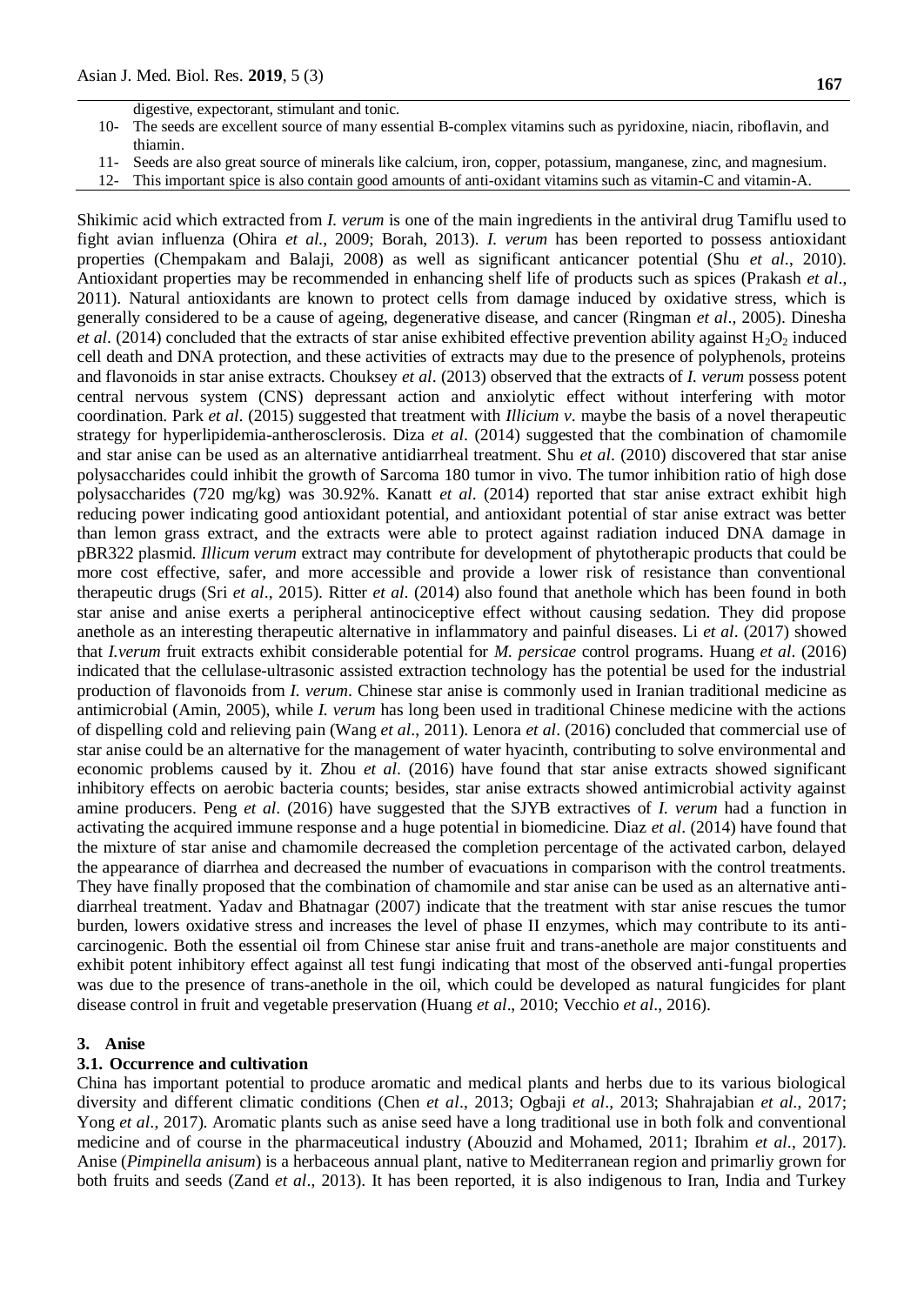Asian J. Med. Biol. Res. **2019**, 5 (3)

(Kucukkurt *et al*., 2009). Its fruits, known also as aniseed, were used as traditional medicine in China as early as in the  $5<sup>th</sup>$  century. Fruits of this plant contain fatty oil, proteins, carbohydrates and cellulos fibers. In European countries consumption of anise fruits is more than its production so the amount of imported anise fruits reached about 2000 t in 2004 (Ullah *et al*., 2014). Among other countries Germany remains the largest spice importer of anise (Rapisarda 2004). Sirisha and Sujathamma (2018) noticed that anise usually grows on dry rocky places, rocky crevices, fields, meadows, mountains pastures and grasslands, and its seed germination in nature is very poor. The *Pimpinella anisum* has common names in different countries such as: Anis vert (France); Anise seed (Japan); Anise and Star anise (the USA); Annesella (Italy); Anisa, Badian, Kuppi, Muhuri, Saunf and Sop (Iran and India); Boucage anis, Petit anise (North Africa), and anise (England) (Ross, 2001; Khare, 2007). Anise is shown in Figure 2.

# **Classification of** *Pimpinella L.*

Kingdom: Plantae Subkingdom: Tracheobionta Super division: Spermatophyta Division: Magnoliophyta Class: Magnoliopsida Sub class: Rosidae Order: Apiales Family: Apiaceae Genus: *Pimpinella*



**Figure 2. Anise.**

# **3.2. Anise nutritional composition and chemical constituents**

Anethole which is used in pharmaceutical, food, perfumery and flavouring industry, is the most important constituent of anise (Ozkan and Chalchat, 2006; Tuncturk and Yildirim, 2006). The yield and anethole content of aniseed are affected by the genotype, the ecological conditions and especially by agricultual practices such as the irrigation, plant population, fertilizer and planting date (Asadi-kavan *et al*., 2009; Ozel, 2009; Acimovic *et al*., 2014). Apart from anethole, anise is well-known for essential oil which gives it the characteristics odor and aroma. Although, the major component of anise oil is trans-anethole (75-90%), other constituents include coumarins (umbelliferone, umbelliprenine, bergapten, and scopoletin), lipids (fatty acids, beta-armyrin, stigmasterol and its salts), flavonoids (flavonol, flavone, glycosides, rutin, isoorientin and isovitexin), protein and carbohydrate (Yamini *et al*., 2008; Picon *et al*., 2010). It has been reported that apiaceae seed are used in food industry such as bread, biscuits and cookies as ingredients, and in meat industry, Apiaceae are favorable spices. (Acimovic *et al*., 2015). Mean values or components of anise essential oil analyzed by GC-MS is presented in Table 4. Anise methanolic extract and molecular formula is shown in Table 5. Oil content and fatty acid composition of anise is presented in Table 6.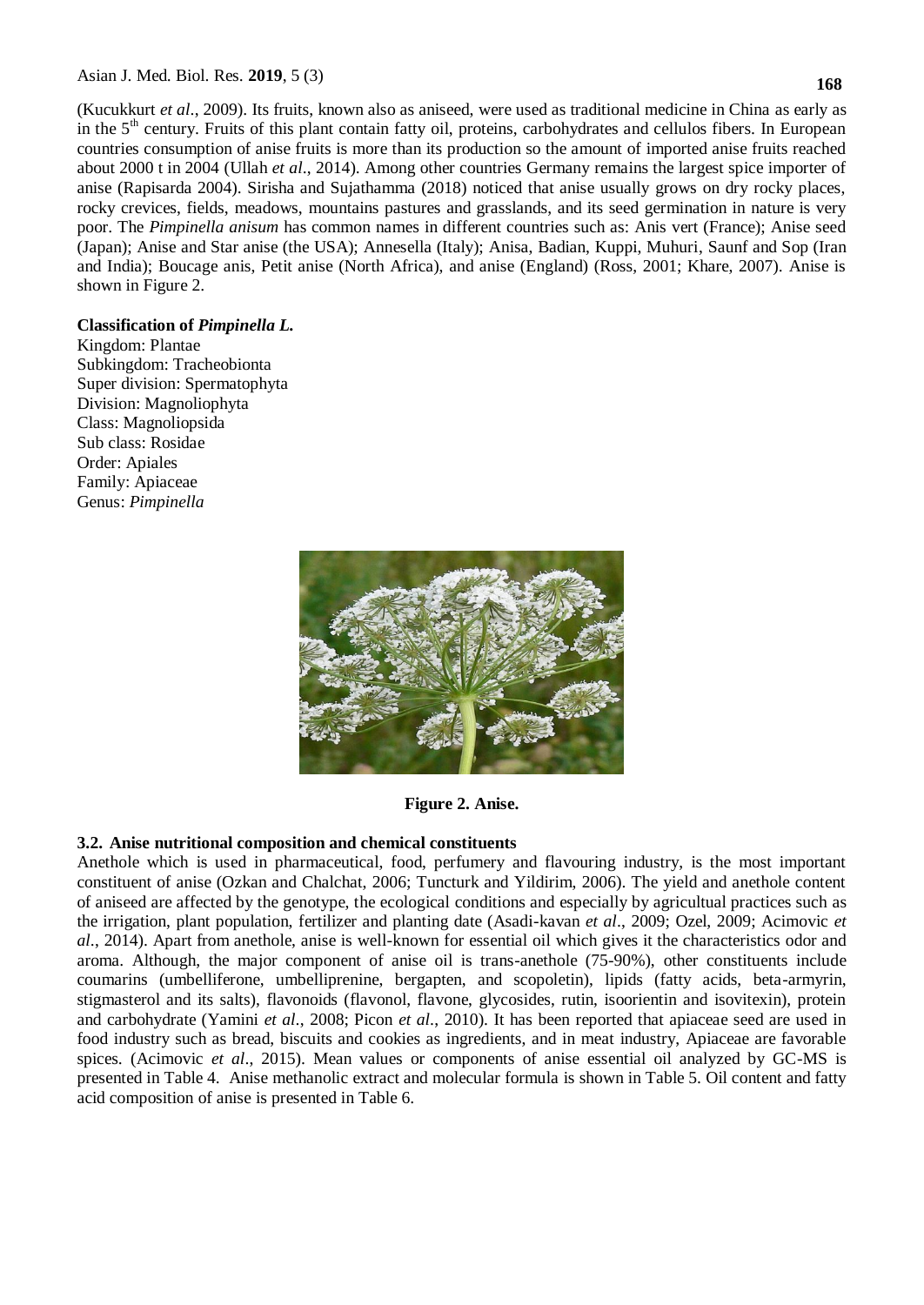| No. | <b>Components</b>           | <b>Kovats retention index</b> | $\frac{0}{0}$ |
|-----|-----------------------------|-------------------------------|---------------|
|     | Estragol                    | 1197                          | 0.33          |
| 2   | Cis-Anethole                | 1252                          | 0.14          |
| 3   | <b>Trans-Anethole</b>       | 1287                          | 82.1          |
| 4   | $\delta$ -Elemene           | 1333                          | 0.45          |
| 5   | $\beta$ -Elemene            | 1388                          | 0.08          |
| 6   | $\alpha$ -Himachalene       | 1449                          | 0.71          |
|     | $\gamma$ -Himachalene       | 1478                          | 7.0           |
| 8   | $\alpha$ -Amorphane         | 1482                          | 0.15          |
| 9   | (E)-Methylisoeugenol        | 1489                          | 0.14          |
| 10  | $\alpha$ -Zingiberene       | 1493                          | 0.77          |
| 11  | β-Himachalene               | 1499                          | 0.44          |
| 12  | $\alpha$ -Muurolene         | 1502                          | 0.15          |
| 13  | $\beta$ -Bisabolene         | 1506                          | 0.38          |
| 14  | $\beta$ -Sesquipehllandrene | 1522                          | 0.05          |
| 15  | Spathulenol                 | 1580                          | 0.04          |
| 16  | Unknown                     | 1629                          | 0.05          |
| 17  | $\alpha$ -Cadinol           | 1651                          | 0.08          |
| 18  | Unkown                      | 1831                          | 5.95          |
| 19  | Unknown                     | 1886                          | 0.92          |

Table 4. Mean values or components of anise essential oil analyzed by GC-MS (Ullah *et al.*, 2013).

No. of identified compounds.

# **Table 5. Anise methanolic extract and molecular formula.**

| No.            | <b>Compound Name</b> | <b>Molecular Formula</b> |
|----------------|----------------------|--------------------------|
|                | Anethole             | $C_{10}H_{12}O$          |
| 2              | Varidiflorene        | $C_{15}H_{24}$           |
| 3              | Eicosane             | $C_{20}H_{42}$           |
| $\overline{4}$ | Docosane             | $C_{22}H_{46}$           |
| 5              | Nonadecane           | $C_{19}H_{40}$           |
| 6              | Pentadecane          | $C_{15}H_{32}$           |
|                | Butanoic acid        | $C_{15}H_{20}O_3$        |
| 8              | Heneicosane          | $C_{21}H_{44}$           |
| 9              | Octacosane           | $C_{28}H_{58}$           |
| 10             | Hexadecane           | $C_{20}H_{42}$           |
| 11             | Cyclohexane          | $C_{26}H_{50}$           |

# **Table 6. Oil content and fatty acid composition of anise (Alfekaiki, 2018).**

| <b>Element</b> | Mineral contents $(\% )$ |
|----------------|--------------------------|
| Carbon         | 34.5                     |
| Oxygen         | 21.1                     |
| Nitrogen       | ND                       |
| Aluminum       | 20.5                     |
| <b>Bromine</b> | 14                       |
| Iron           | ND                       |
| Copper         | 3.63                     |
| Lanthanum      | 5.85                     |
| Palladium      | 0.35                     |
| Sulfur         | 0.15                     |
| Potassium      | ND                       |
| Magnesium      | ND                       |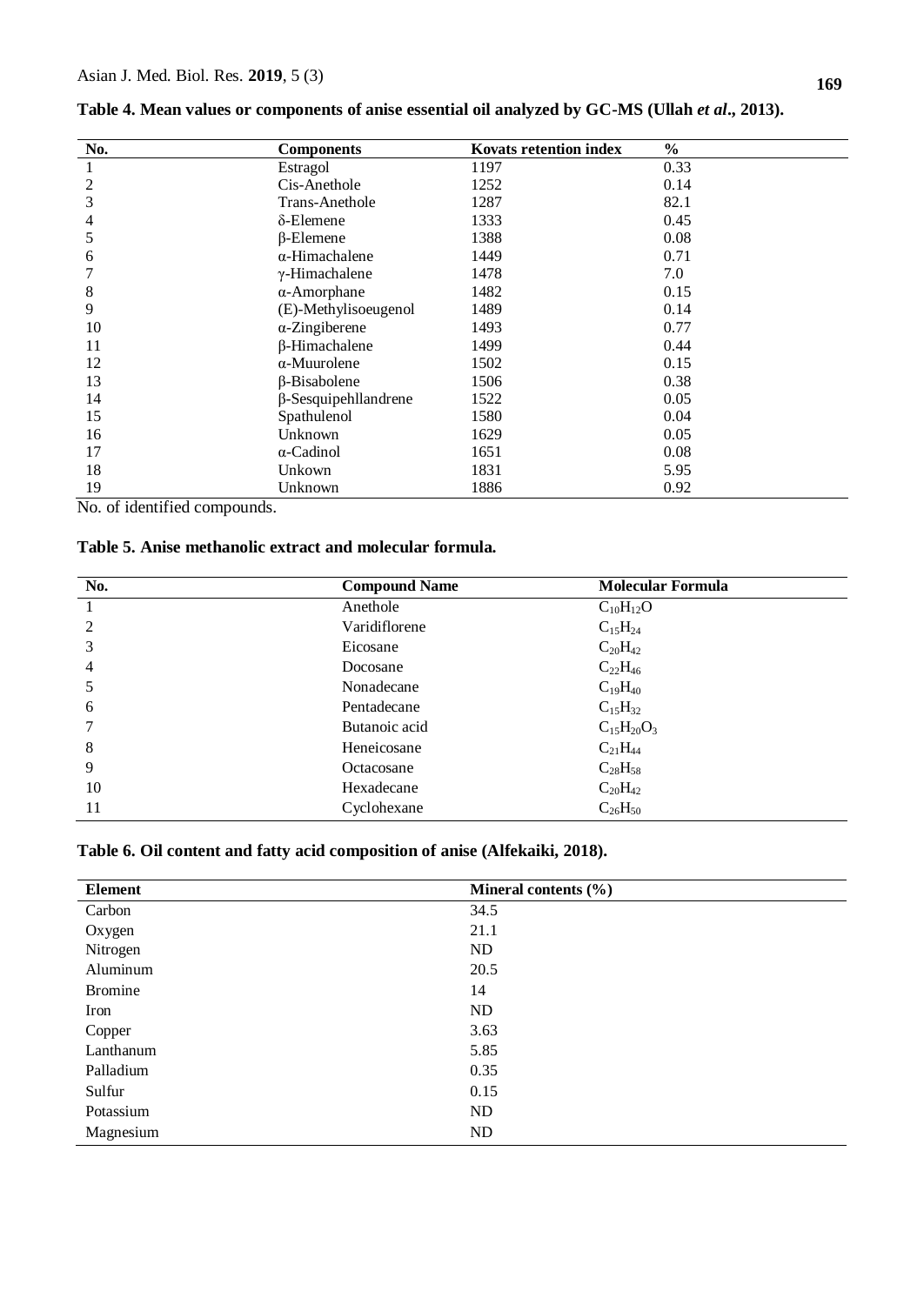Seeds of anise are used as analgesic in migraine and also as carminative, aromatic, disinfectant and diuretic in traditional medicine (Amin, 2005). In some traditional texts, anise is mentioned for melancholy, nightmare, and also in treatment of epilepsy and seizure (Mirheydar, 2001). Shobha (2013) noticed that aniseed is a potent antiperoxidative and anti-diabetic agent and thereby, possess a vast spectrum of applications and exploitations in the food and drug industry. Ciftci *et al*. (2005) showed that anise oil has anethole as active ingredients and also eugenol, methylchavicol, anisaldehyde and estragole. Rebey *et al*. (2017) revealed that aniseeds might constitute a novel source of natural antioxidants and could be used as food additive. Acimovic *et al*. (2014) found that drought cause a significant decrease in thousand seed weight, germination energy and total germination as well as essential oil content in anise. Contrary to this finding, the content of trans-anethole was significantly higher in the dry year. Ibrahim (2008) reported that according to the traditional thinking, drinking anise by boys maybe harmful to their reproductive system. Kreydiyyeh *et al*. (2003) found that extracts of the aniseeds are used as medicine for their diuretic and laxative effect, expectorant and anti-spasmodic action, and their ability to ease gastric pain and flatulence. Ibrahim *et al*. (2017) reported that waste residues of anise and star anise are promising new sources of phenolic antimicrobial compounds which offer new commercial opportuities to pharmaceutical industry. They have suggested that combination of anise waste extracts with some antibiotics leads to new choice for treatment of infectious diseases and waste extracts may act as activity modifying agent for antibiotics. Islam *et al*. (2016) reported that aniseed extracts showed positive antibacterial effects on only three bacteria, named, *Bacillus cereus*, *Bacillus subtilis* and *Streptococcus pneumonae*. They have also found that the phytochemical analysis of the aqueous extract revealed the presence of alkaloids, flavonoids, saponins, tannins, terpenoids, phenolic compouns and cardiac glycosides. Fouda *et al*. (2014) indicated that the anise extract shows good performance as corrosion inhibitor 1 M HCl, and also the anise extract inhbits the corrosion by getting adsorbed on the etal surface following Langmuir adsorption isotherm. Uysal *et al*. (2007) reported that fruits of anise use for treatment of infections, angina, bronchitis, gastritis, laryngitis and migraine. Mohamed *et al*. (2015) showed that the petroleum ether, chloroform, ethyl acetate and methanol extracts of *P. anisum* (1:10 and 2:10) were highly active (30-40 mm) against *B. subtilis*. The ethyle acetate extract exhibited moderate activity (15 mm) against *E. coli* and low activity (13 mm) against *Ps. aeruginosa*. The methanol extract of *P. anisum* showed high activity (16 mm) against *E. coli*, low activity (13 mm) against *Ps. aeruginosa*, and the methanol extract have variable activity against all test organisms. Yazdani *et al*. (2009) concluded that anise can be a candidate for further studies due to their antifungal potencies. Rebey *et al*. (2019) indicated that the determination of optimal periods and provenances for antioxidant accumulation can be used to evaluate the quality of aniseeds and could be important for industries. Khudor *et al*. (2013) mentioned that *Pimpinella anisum* and some antibiotics by disc diffusion methods and minimum inhibitory concentration, the results showed these bacterial isolates were sensitive to the aqueous extract compared with methanol, acetone and petroleum ether and were more sensitive to vancomycin compared with other antibiotics. Karimzadeh *et al*. (2012) indicated the anticonvulsant and neuroprotective effects of anise oil, likely via inhibition of synaptic plasticity. Bagdassarian *et al*. (2013) stated that the seeds of anise are rich in phytochemical contents, which possessed high antioxidant and antimicrobial activities and they can be used for health supplement and pharmaceutical benefits. Aydemir *et al*. (2015) observed that trand-anethole has the potential to inhibit QS (Quorum sensing)-regulated virulence factors in *P. aeruginosa* by binding to LasR protein, similar to its natural ligand *N*-(3-oxododecanoyl)-<sub>L</sub>-homoserine lactone. Mahood (2012) concluded that anise oil extract can decrease signs of polycystic ovary syndrome (PCOS) in the ovarian tissue and altered concentrations of luteinizing hormone. Singh *et al*. (2008) stated that the antioxidant potency of anise oil and its methanol and ethanol oleoresins, can be utilized for protecting fat-containing foods. Diaz *et al*. (2014) stated that mixture of chamomile and star anise decrease the completion percentage of the activated carbon, delayed the appearance of diarrhea and decrease the number of evacuations in comparison with the control treatments. They have suggested the combination of chamomile and star anise as an alternative antidiarrheal treatment. Ibrahim (2008) concluded that anise oil administration inhibited GST expression, besides decreasing testosterone, T3 and T4 hormones and inhibiting sperm counts and sperm motility. Al-Omari *et al*. (2018) concluded that anise possesses immunomodulatory activity when apply orally in mice and selectively activates cell-mediated immune mechanisms. Ciftci *et al*. (2005) indicated that anise is an annual herb indigenous to Iran, India, Turkey and many other warm regions and it could be considered as a potential natural growth promoter for poultry. Amina *et al*. (2016) showed that the aqueous extract of *P. anisum L*. can have a corrective effect against nephrotoxicity induced by lead, so *P. anisum L*. has a beneficial impact on the kidneys intoxiciated with lead acetate. Mosaffa-Jahromi *et al*. (2017) suggested that anise oil could be a promising choice of treatment for depressed patients with irritable bowel syndrome. Shahamat *et al*. (2015) concluded that *P. anisum* possesses an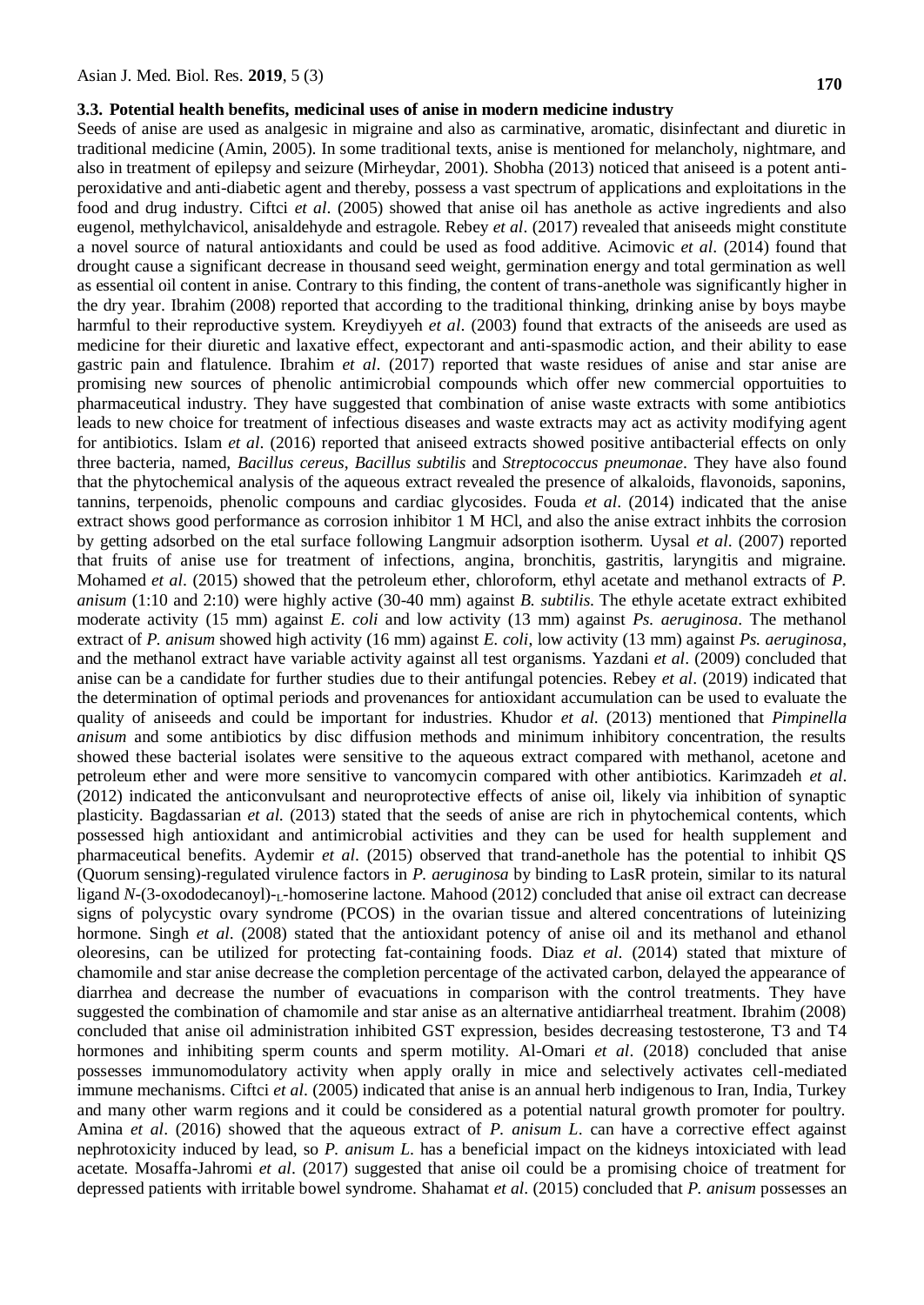antidepressant-like activity similar to that of fluoxetine, which has a potential clinical value for application in the management of depression. Felsociova *et al*. (2015) reported that the most hopeful antifungal activity and killing effect against all tested penicillia was found to be *Pimpinella anisum* and *Origanum vulgare L*. Rattan *et al*. (2014) showed that a formulation of biscuits with anise extract was prepared for enhancing the healthy beneficial usage of biscuits and nutraceutical, in conditions like cough or sore throat with a simultaneous attainment of the other health benefits. Kargozar *et al*. (2017) stated that *Pimpinella anisum* is effective in the treatments of acute menopausal syndrome with different mechanisms. Barbalho *et al*. (2015) suggested that *P. anisum* has potential to be used to control lipid levels. Radaelli *et al*. (2016) the use of essential oil from anise might serve as an alternative to the use of cheical preservaties in the control and inactivation of pathogens in commercially produced food systems. Kucukkurt *et al*. (2009) demonstrated that aniseed could be used at 30 g/Kg level in quail diets an increased antioxidant activity with glutathion (GSH) and a decreased blood malondialdehyte (MDA) levels. Shahamat *et al*. (2016) suggested that *P. anisum* possesses an antidepressantlike activity similar to that of fluoxetine, which has a potential clinical value for application in the management of depression. Abdel-Reheem and Oraby (2015) found that *Pimpinella anisum* essential oil residuals have high inhibitory effect for *Salmonella typhi*, *Enterococcus faecalis*, *Staphylococcus aureus*, *Escherichia coli* and *Micrococcus Iuteus*. Pavela (2014) stated has the essential oil from *Pimpinella anisum* fruits and trans-Anethole were toxic for Daphnia magna (62-92% mortality) and significantly reduced it fertility at high concentrations  $(35-50 \mu L \text{ mL}^{-1})$  and long exposure (48 h). However, no negative effect on Daphnia mortality or fertility was found at shorter exposure times (6 h) and lower concentrations (20  $\mu$ L mL<sup>-1</sup>). Womeni *et al.* (2013) found that the powder of *Pimpinella anisum* has a special potent antioxidants for stablization of crude soybean oil. Changizi *et al*. (2017) observed that the simultaneous use of ethanolic extract of *P. anisum* during gerntamicin (GM) administration is recommended to reduce its nephrotoxicity effects. Barbalho *et al*. (2015) reported that *P. anisum* has potential to be used to control lipid levels. Kadan *et al*. (2013) noted that anise could be one of the foods that attribute to cancer prevention and treatment. It could be a natural source of novel anticancer compounds with anti proliferative and apoptotic properties. Bekara *et al*. (2015) observed that aniseed aqueous extract was effective in reducing the level of some of biochemical parameters and ameliorate behavior of intoxicated rats by lead. Nahidi *et al*. (2012) concluded that *P. anisum* is effective on the frequency and severity of hot flashes in postmenopausal women. Hosseinzadeh *et al*. (2014) stated that *P. anisum* aqueous and ethanolic extracts can increase milk production in rats. Sharifi *et al*. (2008) reported that anise is commercially cultivated in Iran and has been used in medicinal applications; moreover, their oil can be effective for protection of fresh fruits facing fungi and its essential oil can be considered as a potential, broad spectrum and safe substitute of chemical agents. Ashraffodin Ghoshegir *et al*. (2015) showed the effectiveness of anise in relieving the symptoms of postpartum depression. Shirzadi *et al*. (2017) noted that *P. anisum* ethanolic extract is effective in suppression of morphine physical dependence and further studies are needed to find out the responsible constituents and also the exact mechanisms of actions. Nikoskhan *et al*. (2015) observed that 250 and 300 mg/kg of hydroalcoholic extract of *P. anisum* seed significantly increased the duration of open arm ledges and decreased the duration of closed arm ledges in maze; in addition, this treatment resolved anxiety and relieved anxiety in rats. Nikfarjam *et al*. (2016) described that *Pimpinella anisum* is one the most important native medicinal plants of Iran with anti-anxiety properties. Amini *et al*. (2018) identified components of the essential oils and obtained results showed that *Pimpinella anisum L*. showed the most fumigant toxicity on the storage pests. The pharmacological effects of *Pimpinella anisum* is shown in Table 7.

| <b>System</b>    | <b>Effect</b>                                                                  |
|------------------|--------------------------------------------------------------------------------|
| Organism         | Antibacterial                                                                  |
|                  | Antifungal                                                                     |
|                  | Insecticidal                                                                   |
|                  | Antiviral                                                                      |
| Muscle           | Muscle relaxant of tracheal chain                                              |
|                  | Antispasmodic and relaxant of anococygeus smooth muscle                        |
| Nervous system   | Anticonvulsant                                                                 |
|                  | Analgesic                                                                      |
|                  | Conditioned place aversion in morphine dependence                              |
| Gastrointestinal | Laxative                                                                       |
|                  | Increase glucose absorption from the jejunum                                   |
| Renal            | Reduce volume of urine by increase activity of the renal $Na^+ - K^+ - ATP$ as |

|  |  | Table 7. The pharmacological effects of <i>Pimpinella anisum</i> (Shojaii and Abdollahi Fard, 2012). |
|--|--|------------------------------------------------------------------------------------------------------|
|  |  |                                                                                                      |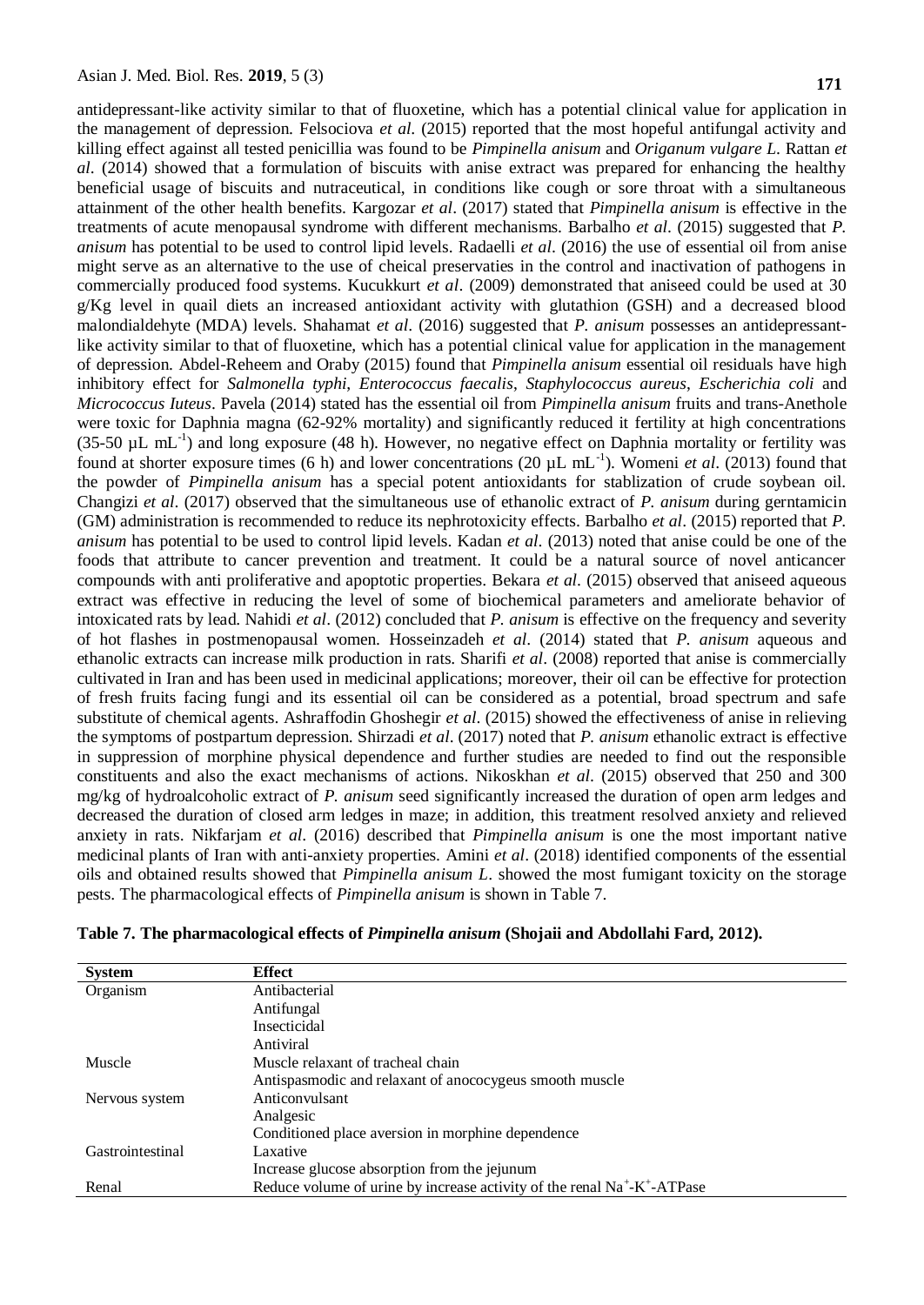| Endocrine     | Antidiabetic                        |
|---------------|-------------------------------------|
|               | <b>Hypolipidemic</b>                |
| Immune system | Antioxidant                         |
| Others        | Reduction of menopausal hot flashed |
|               | Growth promoter of day-old broilers |
|               | Reduction of pain in dysmenorrhea   |
|               |                                     |

### **4. Conclusions**

Aromatic and medicinal plants are gifts of nature which have been used against different diseases since the beginning of the history. Star anise (*Illicium verum Hook. f*.) is one of the most famous evergreen tree which has originally distributed in tropic and subtropic areas of Asia, especially China, and it is famous as in traditional Chinese medicine as well as traditional Asian medicine. Its fruit also commonly used spice. Chinese star anise together with the morphological similar Japanese star anise together with the morphologically similar Japanese star anise (*Illicium anisatum*), is also used for decoration purposes. The Japanese star anise is extremely toxic and is not edible in any form. It has been reported that (E)-Anethole, limonene, linalool, and α-pinene are major components of the essential oil of *I. verum.* The most important compounds of Chinese star anise are α-Pinene, β-Pinene, Myrcene, α-Phellandrene, 3-Carene, α-Terpinene, p-Cymene, Limonene, Trans-Ocimene, Cis-β-Ocimene, γ-Terpinene, Terpinolene, Linalool, γ-Terpineol, 4-Terpineol, α-Terpineol, Estragole, Cis-Anethole, Trans-Anethole, α-Cubebene, β-Clemene, Caryophyllene, Bergamotene, ∆-Cardinene, and α-Cadinol. Star anise is one of the many species that contain bioactive compounds as well as a number of phenolic and flavonoid compounds, having antioxidant, preservative and antimicrobial properties. Star anise considered as the main source of shikimic acid, which is the most important ingredient of Tamiflu drug. Chinese star anise has antibacterial and anti-fungal characters, and it is useful in treatment of diseases like asthma, bronchitis and dry cough, it is also good to having a good sleep; it is a natural breath fresher, one of its most compounds is Shikimic which is used as a drug in curing influenza and flu virus; it consists of Linalool which is good for overall health because of its anti-oxidants characters. Its seeds are good source of minerals like calcium, iron, copper, potassium, manganese, zinc, and magnesium. Important compounds found in anise seed include estragol, p-anisaldehyde, anise alcohol, acetophenone, pinene, and limonene, but the most important volatile oil that gives the characteristic sweet, aromatic flavor to seeds is anethole. The recent studies have shown that anise seeds and essential oil have antioxidant, antibacterial, antifungal, anticonvulsant, anti-inflammatory, analgesic, gastro-protective, antidiabetic and antiviral activities. Other important benefits of anise seeds are stimulant, carminative, expectorant, insecticide, vermifuge, digestive, antispasmodic, anti-rheumatic, antiseptic, antiepileptic, anti-hysteric, culinary significance, keeps the heart strong by its importance role to control the blood pressure, one of the best gas-releasing agent, easing many hormonal problems in females, hair benefits, skin benefits and it may reduce symptoms of depression. Anise seed and its extract also use in savory dishes, baked goods, and different drinks in both ancient and modern time. Anise seeds are good source of many essential Bcomplex vitamins such as pyridoxine, niacin, riboflavin and thiamin. The seeds are also important source of minerals like calcium, copper, potassium, iron, manganese, magnesium and zink. Anti-oxidant vitamins such as vitamin C and A are also foundable in the spice. Combined with a nutritious diet, other traditional Chinese and Asian medicine, Chinese star anise and ansie seed may improve various aspects of health.

#### **Conflict of interest**

None to declare.

### **References**

Abdallah FM, H Sobhy and G Enan, 2013. Evaluation of antivital activity of selected anise oil as an essential oil against bovine herpes virus type-1 in vitro. Glob. Vet., 10: 496-499.

- Abouzid SF and AA Mohamed, 2011. Survey on medicinal plants and spices used in Beni-Sueif, Upper Egypt. J. Ethnobiol., 7: 18.
- Acimovic MG, J Korac, G Jacimovic and S Oljaca, 2014. Influence of ecological conditions on seeds traits and essential oil contents in anise (*Pimpinella anisum L*.). Notulae Botanicae Horti Agrobotanici Cluj-Napoca, 42: 232-238.
- Acimovic MG, LM Kostadinovic, SJ Popovic and NS Dojcinovic, 2015. Apiaceae seeds as functional food. Journal of Agricultural Sciences, 60: 237-246.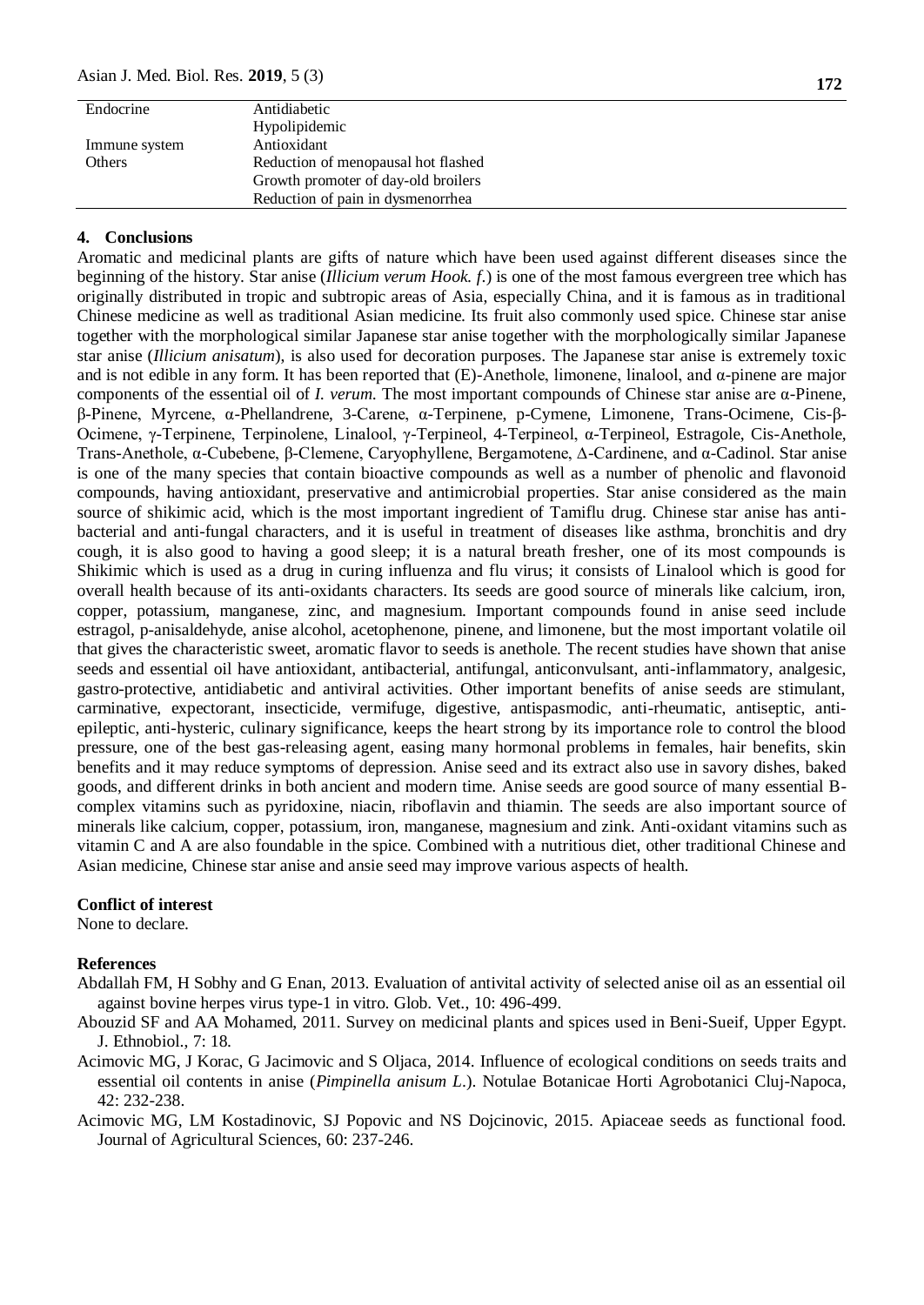- Acimovic M, J Stankovic, M Cvetkovic, B Kiprovski and A Popovic, 2017. Comparative analysis of chemical composition of essential oils from aniseed (*Pimpinella anisum L*.) and star anise (*Illicium verum Hook*.). Annals of Agronomy, 41: 9-15.
- Alfekaiki DF. 2018. Chemical and physical characteristics and fatty acid profile of some oil seeds of *Apiaceae* family in Iraq. Chemical and Process Engineering Research, 58: 17-27.
- Alhajj MS, M Alhobaishi, AR Ger El Nabi and SL Al-Mufarrej, 2015. Immune responsivenss and performace of broiler chickens fed a diet supplemented with high levels of Chinese star anise fruit (*Illicium verum Hook*. f). J. Anim. Vet. Adv., 14: 36-42.
- Al-Omari MM, AM Qaqish and KM Al-Qaoud, 2018. Immunomodulatory effect of anise (*Pimpinella anisum*) in BALB/c mice. Trop. J. Pharm. Res., 17: 1515-1521.
- Aly SE, BA Dabry, MS Shaheen and AS Hathout, 2014. Assessment of antimycotoxigenic and antioxidant activity of star anise (*Illicium verum*) in vitro. Journal of the Saudi Society of Agricultural Sciences. <http://dx.doi.org/10.1016/j.jssas.2014.05.003>
- Aly SE, BA Sabry, MS Shaheen and AS Hathout, 2016. Assessment of antimycotoxigenic and antioxidant activity of star anise (*Illicium verum*) in vitro. Journal of the Saudi Society of Agricultural Sciences, 15: 20- 27.
- Amin G, 2005. Popular medicinal plants of Iran. Iran: Tehran University of Medical Sciences, pp. 38-162.
- Amina B, AH Nadia, S Kahloulakhaled, Nesrine and A Abdelkader, 2016. Nephroprotective effect of *Pimpinella anisum L*. aqueous extract against lead toxicity: In vivo study. Int. J. Green Pharm., 10: 91.
- Amini Sh, F Tajabadi, M Khani, MR Labbafi and M Tavakoli, 2018. Identification of the seed essential oil composition of four apiaceae species and comparison of their biological effects on *Sitophilus oryzae L*. and *Tribolium castaneum* (Herbst.). Journal of Medicinal Plants, 17: 68-76.
- Angami T, R Bhagawati and N Khatri, 2017. Star anise (*Illicium Griffithii Hook*. F. and *Thomas*.): A socially important tree species from high altitude region of Arunachal Pradesh. Indian Forester, 143: 309-391.
- Asadi-kavan Z, M Ghorbanli, M Pessaraki and A Sateei, 2009. Effect of polyethylene glycol and its interaction with ascorbate on seed germination index in *Pimpinella anisum L*. Journal of Food, Agriculture and Environment, 7: 662-666.
- Ashraf MA, MJ Maah and I Yusoff, 2012. Assessment of phytoextraction efficiency of naturally growth plant species in the former tin mining cathcment. Fresenius Environmental Bulletin, 21: 523-533.
- Ashraffodin Ghoshergir S, M Mazaheri, A Ghannadi, A Feizi, M Babaeian, M Tanhaee, M Karimi and P Adibi, 2015. Pimpinella anisum in the treatment of functional dyspepsia: A double-blind, randomized clinical trial. Journal of Research in Medical Sciences, 20: 13-21.
- Aydemir DH, G Cifci, V Aviyente and G Bosgelmez-Tinaz, 2018. Quorum-sensing inhibitor potential of transanethole against *Pseudomonas aeruginosa*. J. Appl. Microbiol., April 2018. 9 pages.
- Bagdassarian VLC, KS Bagdassarian and MS Atanassova, 2013. Phenolic profile, antioxidant and antimicrobial activities from the *Apiaceae* family (dry seeds). Mintage Journal of Pharmaceutical and Medical Sciences, 2: 26-31.
- Barbalho SM, AC Araujo, EL Guiguer, MSSS Souza, PC Bueno and CG Mendes, 2015. Comparative evaluation of *Baccharis trimera*, *Pimpinella anisum* and statin on the biochemical profile of Wistar rats. International Journal of Phytomedicine, 7: 354-358.
- Bekara A, N Ait hamadouche, K Kahloula, S Harouat, D Tabbas and AEK Aoues, 2015. Effect of *Pimpinella anisum L*. (Anissed) aqueous extract against lead (Pb) neurotoxicity: neurobehavioral study. International Journal of Neuroscience and Behavioral Science, 3: 32-40.
- Benmalek Y, O Yahia, A Belkebir and ML Fardeau, 2013. Anti-microbial and anti-oxidant activities of *Illicium verum*, *Crataegus oxyacantha ssp monogyna* and *Allium cepa* red and white varieties. Bioengineered, 4: 244- 248.
- Bhadra S, PK Mukherjee, MS Kumar MS, *et al*., 2011. Anticholinesterase activity o standardized extract of *Illicium verum Hook*. f. fruits. Fitoterapia, 82: 342.
- Bhatti HA, S Khan, S Faizi, G Abbas, I Ali, S Jawaid, AN Akbar Ali, R Jamy, F Shahid, MA Versiani and A Dar, 2017. Protocatecheuic acid underlies the antioxidant activity exhibited by *Illicium verum* fruit. Journal of Analytical & Pharmaceutical Research, 6: 00177.
- Borah JC, 2015. Shikimic acid: a highly prospective molecule in pharmaceutical industry. Current Science, 109: 1672-1679.
- Chang KS and YJ Ahn, 2001. Fumigant activity of (E)-anethole identified in *Illicium verum* fruit against *Blattela germanica*. Pest Management Science, 58: 161-166.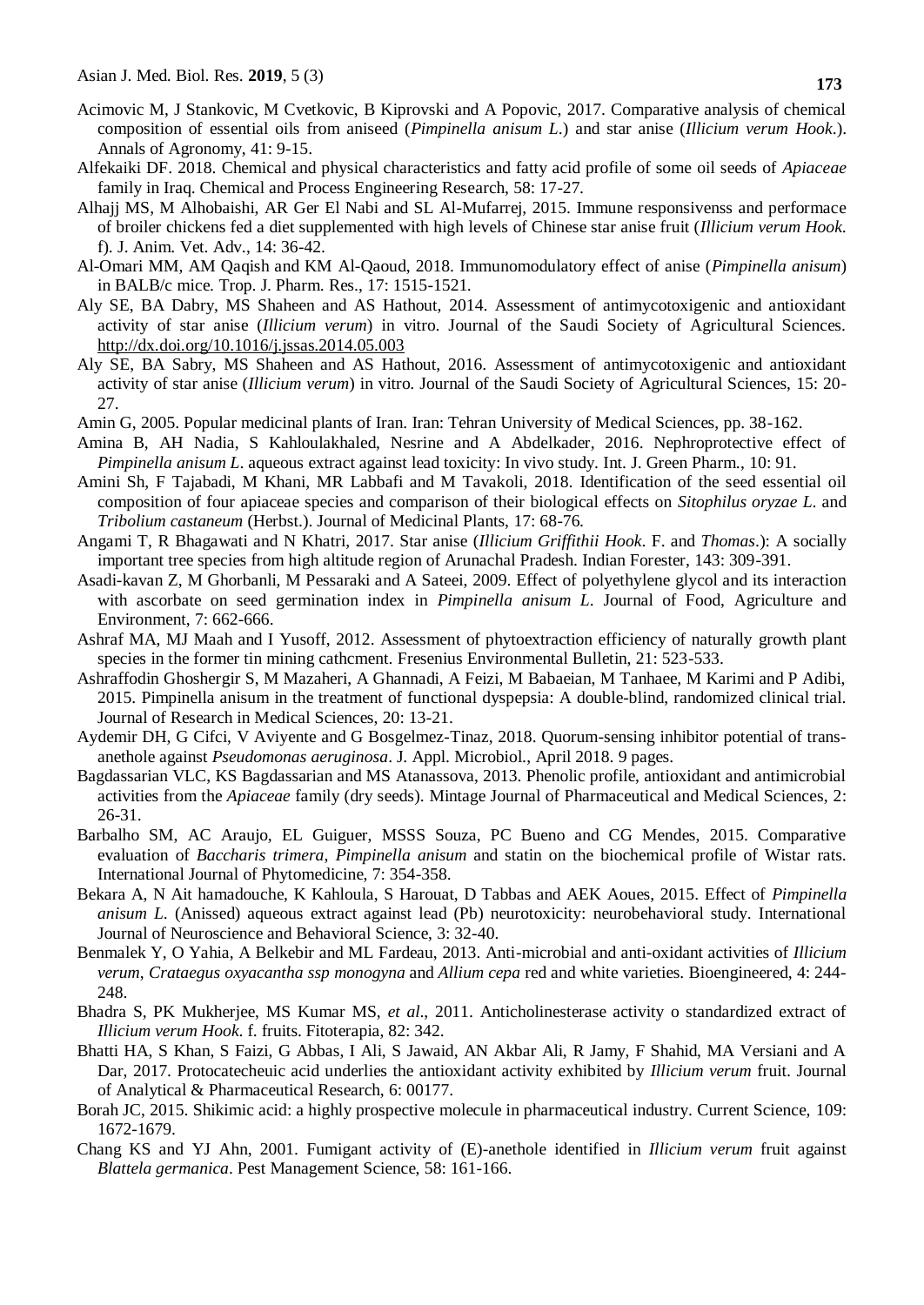- Changizi-Ashtiyani S, A Seddigh, H Najafi, N Hossaini, A Avan, A Akbary, M Manian and R Nedaeinia, 2017. *Pimpinella anisum L*. ethanolic extract amerliorates the gentamicin induced nephrotoxicity in rats. Nephrology, 22: 133-138.
- Chempakam B and S Balaji, 2008. Star Anise. United Kingdom: CAB International. 319-330.
- Cheng P and H Changli, 2007. Processing and exploitation of Star Anise. Agric. Prod. Proc., 6: 39-43.
- Chen F, J Xie, W Zheng, Y Liu, TP Lu, Q Zhao, Y Hu and MH Shahrajabian, 2013. The status quo of desertification and the prevention strategy in Xinjiang. Journal of Food, Agriculture and Environment, 11: 1025-1032.
- Chouksey D, P Sharma and RS Pawar, 2010. Biological activities and chemical constituents of *Illicium verum* hook fruits (Chinese star anise). Der Pharmacia Sinica, 1: 1-10.
- Cifti M, T Guler, B Dalkilic and O Nihat Ertas, 2005. The effect of anise oil (*Pimpinella anisum L*.) on broiler performance. Int. J. Poult. Sci., 4: 851-855.
- Dana C and C Wej, 2006. Essential oils as potential adulticides against two populations of *Aedes aegypti*, the laboratory and natural field stains, in Chiang Mai province, northern Thailand. Parasitol. Res., 99: 715-721.
- De M, AK De, R Mukhopadhyay, M Miro and AB Anerjee, 2001. Antimicrobical actions of *Illicium verum Hook. f*. Ars Pharmaceutica, 42: 209-220.
- De M, AK De, P Sen and Ab Banerjee, 2002. Antimicrobical properties of star anise (*Illicium verum Hook f*). Phytother. Res., 16: 94-95.
- DerMarderosian AH and JA Beutler, 2002. The review of natural products: the most source of natural product information.  $2<sup>nd</sup>$  ed. St Louis: Facts and comparisons.
- Diaz A, I Vargas-Perez, L Aguilar-Cruz, R Calva-Rodriguez, S Trevino, B Venegas and IR Contreras-Mora, 2014. A mixture of chamomile and star anise has anti-motility and antidiarrheal activities in mice. Revista Brasileira de Farmacognosia, 24: 419-424.
- Dinesha R, SS Thammannagowda, KL Shwetha, MSL Prabhu and S Leela, 2014. The antioxidant and DNA protectant activities of Star Anise (*Illicium verum*) aqueous extracts. J. Pharmacogn. Phytochem., 2: 98-103.
- Domiciano TP, MM de Oliveria Dalalio, EL Silva, AMV Ritter, CF Estevao-Silva, FS Ramos, SM Caparroz-Assef, RKN Cuman and CA Bersani-Amado, 2013. Inhibitory effect of anethole in nonimmune acute inflammation. Naunyn-Schmiedeberg 's Arch Pharmacol, 386: 331-338.
- Elmasry TA, NH Al-Shaalan, E Tousson, K El-Morshedy and A Al-Ghadeer, 2018. Star anise extracts modulation of reproductive parameters, fertility potential and DNA fragmentation induced by growth promoter Equigan in rat tests. Braz. J. Pharm. Sci., 54: e17261.
- Estevao-Silva CF, R Kummer, FC Fachini-Queiroz, R Grespan, G Alcantara, N de Melo, S Baroni, RKN Cuman and CA Bersani-Amado, 2014. Anethole and eugenol reduce in vitro and in vivo leukocyte migration induced by fMLP, LTB4, and carrageenan. Journal of Natural Medicines. DOI 10.1007/s11418-014-0839-7
- Fagundes VHV, RJ Pinho, LAM Wiirzler, E Kimura, CA Bersani-Amado and RKN Cuman, 2014. High performance liquid chromatography method for the determination of anethole in rat plasma. Trop. J. Pharm. Res., 13: 793-799.
- FAO, 1993. Beer, J. H. de (ed.) Non-wood Forest Products in Inochina-Focus: Vietnam. FAO Regional office for Asia and Pacific, Bangkok.
- Felsociova S, M Kacaniova, E Horska, N Vukovic, L Hleba, J Petrova, K Rovna, M Stricik and Z Hajduova, 2015. Antigunfal activity of essential oils against selected terverticillate penicillia. Ann. Agr. Env. Med., 22: 38-42.
- Fouda AS, GY Elewady, K Shalabi and S Habouba, 2014. Anise extract as green corrosion inhibitor for carbon steel in hydrochloric acid solutions. International Journal of Innovative Research in Science, Engineering and Technology, 3: 11210-11228.
- Fritz E, MS Olzant and R Langer, 2008. *Illicium verym Hook*. f. and *Illicium anisatum. L*. Anatomical characters and their values for differentiation. Scientia Pharmaceutica, 76: 65-76.
- Fu MD and CH Li, 2011. Extraction progress of star anise oil and its antibacterial and antioxidative effects. China Med Her, 8: 29.
- Ghazanfarpour M, R Sadeghi, S Abdolahian and RL Roudsari, 2016. The efficacy of Iranian herbal medicines in alleviating hot flashes: A systematic review. Int. J. Reprod. Biomed., 14: 15-166.
- Gholivand MBM and H Rahimi-Nasrabadi Chalabi, 2009. Determination of essential oil components of star anise (*Illicium verum*) using simultaneous hydrodistillation-rice headspace liquid-phase microextraction-gas chromatography mass spectrometry. Anal. Lett., 42: 1382-1397.
- Hansel R, O Sticher and E Steinegger, 1999. Pharmakognosie-Phytopharmaize. 6<sup>th</sup> ed. Berlin: Springer.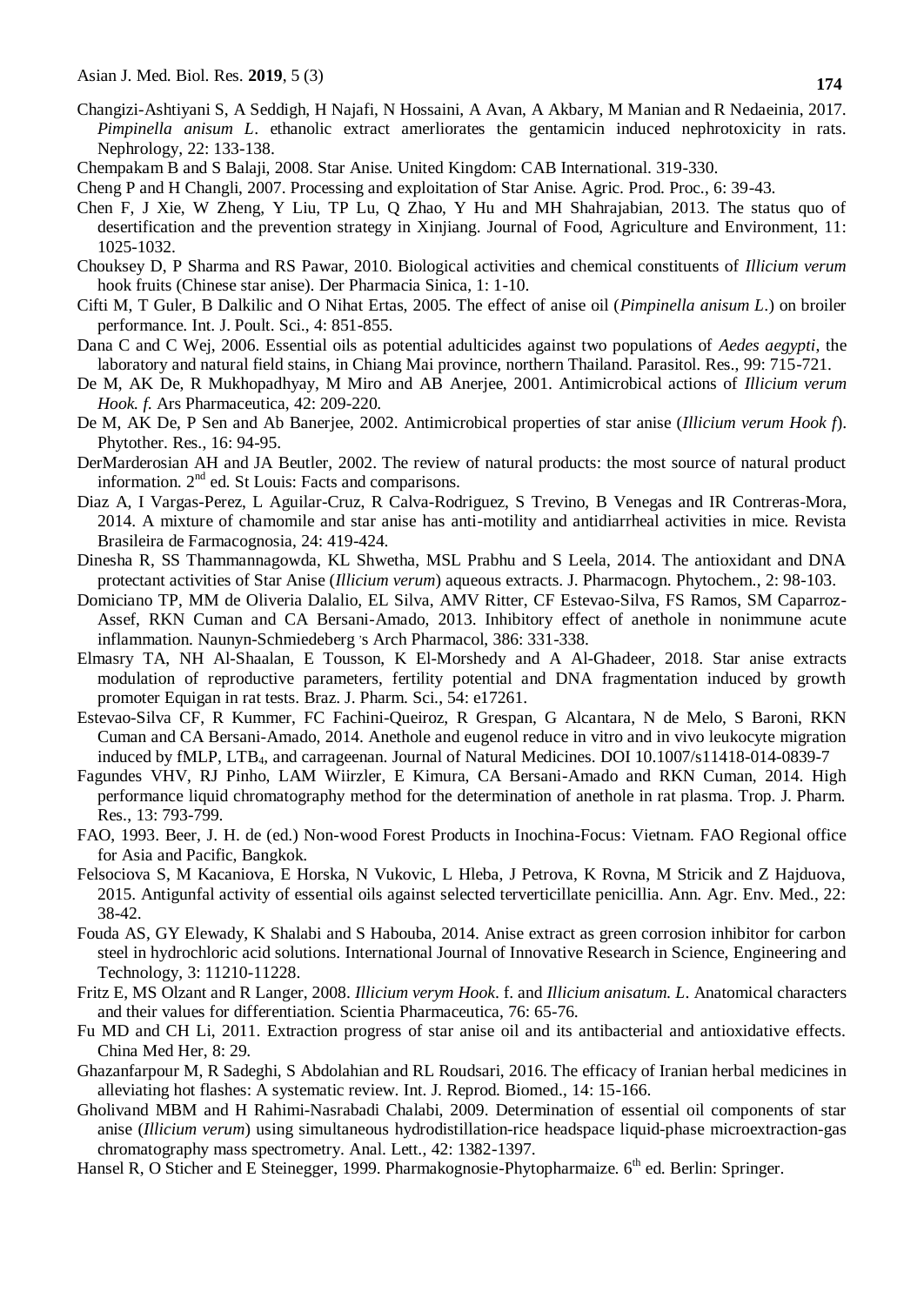- Ho SH, Y Ma, PM Goh and IY Sim, 1995. Star anise, *Illicium verum* Hook. f. as a potential grain protectant against *Tribolium castaneum* (Herbst) and *Sitophilus zeamais* Motsch. Postharvest Biology and Technology, 6: 341-347.
- Hosseinzadeh H, M Tafaghodi, S Abedzadeh and E Taghiabadi, 2014. Effect of aquous and ethanolic extracts of *Pimpinella anisum L*. seeds on milk production in rats. Journal of Acupuncture and Meridian Studies, 7: 211- 216.
- Howes MJR, GC Kite and MSJ Simmonds, 2009. Distinguisghing Chinese star anise from Japanese star anise using thermal desorption-gas chromatography-mass spectrometry. J. Agric. Food Chem., 57: 5783-5789.
- Huang Y, J Zhao, L Zhou, J Wang, Y Gong, X Chen, Z Guo, Q Wang and W Jiang, 2010. Antifungal activity of the essential oil of *Illicium verum* fruit and its main component trans-anethole. Molecules, 15: 7558-7569.
- Huang D, X Zhou, J Si, X Gong and S Wang, 2016. Studies on cellulase-ultrasonic assisted extraction technology for flavonoids from *Illicium verum* residues. Chem. Cent. J., 10: 1-9.
- Ibrahim AAEM, 2008. Correlation between fennel- or anise-oil administration and damage to the testis of adult rats. Egypt. J. Biol., 10: 62-76.
- Ibrahim MK, ZA Mattar, HH Abdel-Khalek and YM Azzam, 2017. Evaluation of antibacterial efficacy of anise wastes against some multidrug resistant bacterial isolates. J. Radiat. Res. Appl. Sc., 10: 34-43.
- Ismaiel OA, E Abdelghani, H Mousa, SI Eldahmy and Bayoumy, 2016. Determination of estragole in pharmaceutical products, herbal teas and herbal extracts using GC-FID. J. Appl. Pharm. Sci., 6: 144-150.
- Ismail EH, 2018. Toxicity, repellency and latent effects of some medicinal oils against *Tribolium confusum* and *T. castaneum* (*Coleoptera: Tenebrionidae*). J. Entomol. Zool. Stud., 6: 1337-1347.
- Itoigawa M, C Iyo, H Tokuda, F Enjo, H Nishino and H Furukawa, 2004. Cancer chemopreventive activity of phenylpropanoids and phytoquinoids from *illicium* plants. Cancer Letters, 214: 165-169.
- Joshi VC, PV Srinivas and PV Khan, 2005. Rapid and easy identified of *Illicium verum Hook*. f. and its adulterant *Illicium anisatum Linn*. By fluorescent microscopy and gas chromatography. Journal of AOAC International, 88: 703-706.
- Kadan S, M Rayan, A Rayan, 2013. Anticancer activity of anise (*Pimpinella anisum L*.) seed extract. The Open Nutraceuticals Journal, 6: 1-5.
- Kanatt SR, SP Chawla and A Sharma, 2014. Antioxidant and radio-protective activities of lemon grass and star anise extracts. Food Biosci., 6: 24-30.
- Kang P, KY Kim, HS Lee, SS Min and GH Seol, 2013. Anti-inflammatory effects of anethole in lipopolysaccharide-induced acute lung injury in mice. Life Sci., 93: 955-961.
- Kargozar R, H Azizi and R Salari, 2017. A review of effective herbal medicines in controlling menopausal symptoms. Electronic Physician, 9: 5826-5833.
- Karimzadeh F, M Hosseini, D Mangeng, H Alavi, GR Hassanzadeh, M Bayat, M Jafarian, H Kazemi and A Gorji, 2012. Anticonvulsant and neuroprotective effects of *Pimpinella anisum* in rat brain. BMC Complem. Altern. M., 12: 76.
- Kim SI, JY Roh, DH Kim, HS Lee and YJ Ahn, 2003. Insecticidal activities *Sitophilus oryza* and *Callosobruchus chinensis*. J. Stored Prod. Res., 39: 293-303.
- Khare CP, 2007. Indian Medicinal Plants: An Illustrated Dictionary Springer: New York.
- Khudor MH, AS Jasim, A Malik and HA Zahra, 2013. Isolation and identification of some bacterial isolates from mercury and photo filling of teeth and study the antibacterial effect of *Pimpinella anisum*. Journal of University of Thi-Qar, 8: 8-20.
- Koch C, J Reichling and R Kehm, *et al*., 2008. Efficacy of anise oil, dwarf-pine oil and chamomile oil against thymidine-kinase-positive and thymidine-kinase-negative herpesviruses. J. Pharm. Pharmacol., 60: 1545.
- Kreyidyyeh SI, J Usta, K Knio, S Markossian and S Dagher, 2003. Aniseed oil increases glucose absorption and reduces urine output in the rat. Life Sci., 74: 663-673.
- Kucukkurt I, G Avci, A Eryavuz, I Bayram, IS Cetingul, A Burhaneddin Akkaya and C Uyarlar, 2009. Effects of supplementation of aniseed (*Pimpinella anisum L*.) at various amounts to diets on lipid peroxidation, antioxidant acitivty and some biochemical parameters in laying quails (*Coturnix coturnix japonica*). Kocatepe Vet. J., 2: 1-5.
- Kudo Y, JI Oka and K Yamada, 1981. Anisatin a potent GABA antagonist, isolated from *Illicium cristatum*. Neurosci. Lett., 25: 83.
- Lederer I, G Schulzki, J Gross and J Steffen, 2006. Combination of TLC and HPLC-MS/MS methods. Approach to a rational quality control of Chinese star anise. J. Agric. Food Chem., 54: 1970-1974.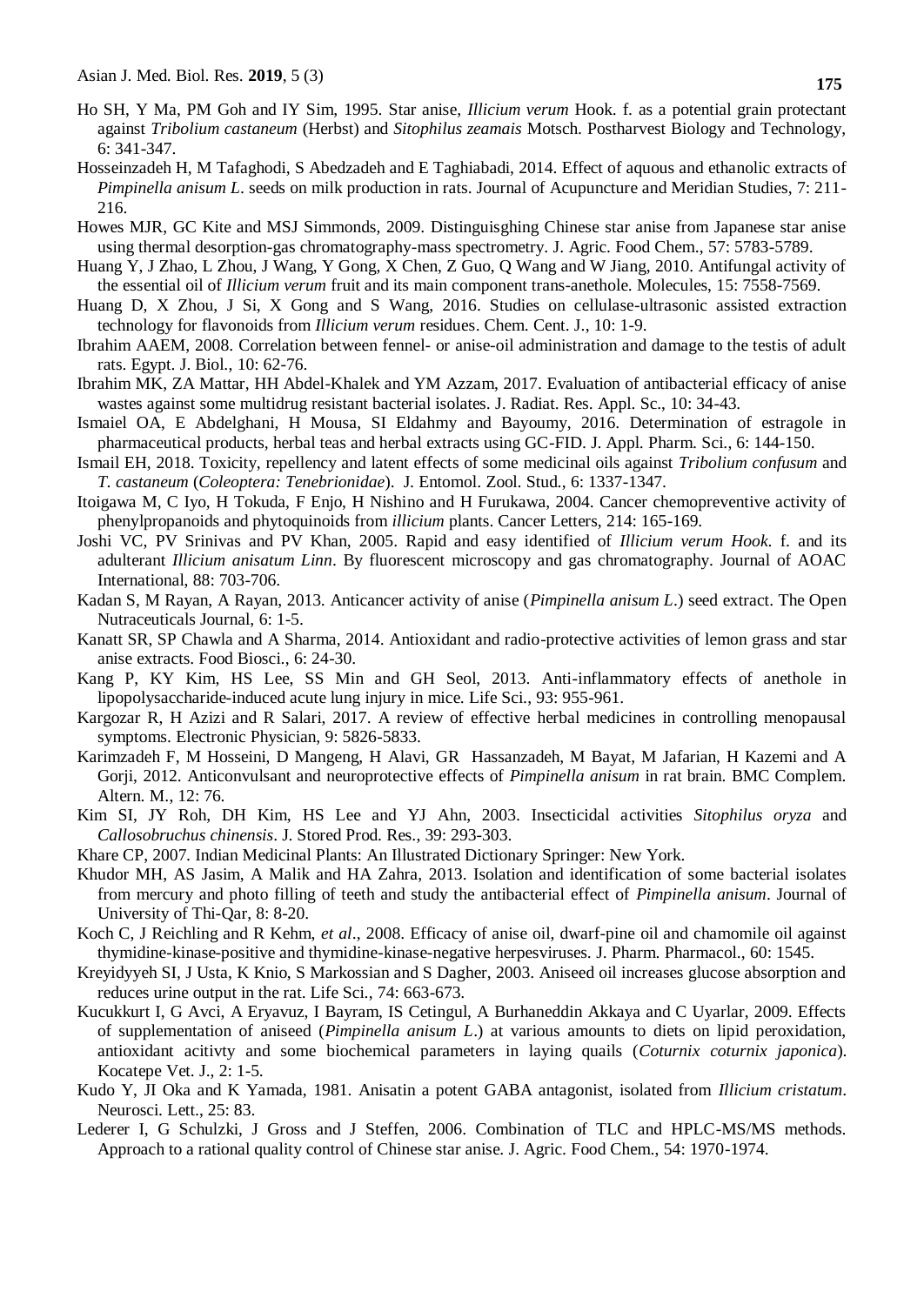- Lenora LM, D Suresh Babu, J Senthil Kumar and N Senthil Kumar, 2016. *Eichhornia crassipes* (Mart.) Solms. An alternate renewable source for shikimic acid, a precursor for Tamiflu, a swine flu drug. J. Pharmacogn. Phytochem., 5: 178-181.
- Li SG, MY Li, YZ Huang, RM Hua, HF Lin, YJ He, LL Wei and ZQ Liu, 2013. Fumigant activity of *Illicium verum* fruit extracts and their effects on the acetylcholinesterase and glutathione S-transferase activities in adult *Sitophilus zeamais*. J. Pest. Sci., 86: 677-683.
- Li SG, BG Zhou, MY Li, S Liu, RM Hua and HF Lin, 2017. Chemical composition of *Illicium verum* fruit extract and its bioactive against the peach- potato aphid, *Myzus persicae* (Sulzer). Arthropod-Plant Interactions, 11: 203-212.
- Liu ZL, M Yu, XM Li, T Wan and SS Chu, 2011. Repellent activity of eight essential oils of Chinese medicinal herbs to *Blattella germanica L*. Rec. Nat. Prod., 5: 176-183.
- Ludlow DI, S Ragone, IS Bruck, JN Bernstein, M Duchowny and BMG Pena, 2004. Neurotoxicities in Infants Seen With the Consumption of Star Anise Tea. Pediatrics, 114: 653-656.
- Ma J, X Zeng, K Li, L Deng and K Huang, 2011. Status quo and development strategy of star anise industry in Guangxi. Guangxi For. Sci., 40: 336-339.
- Mathon C, B Bongard, M Duret, D Ortelli, P Christen and S Bieri, 2013. Analysis of the neurotoxin anisatin star anise by LC-MS/MS. Food Addit. Contam., 30: 1598-1605.
- Mahood RAH, 2012. Effects of *Pimpinella anisum* oil extract on some biochemical parameters in mice experimentally induced for human polycystic. Journal of Biotechnology Research Center, 6: 67-73.
- Mirheydar H, 2001. Herbal Information: Usage of Plants in Prevention and Treatment of Diseases. Islamic Culture Press Center, Tehran, Iran.
- Mohamed HSAA, WS Abdelgadir and AZI Almagboul AZI, 2015. In vitro antimicrobial activity of anise seed (*Pimpinella anisum L*.). Int. J. Adv. Res., 3: 359-367.
- Mosaffa-Jahromi M, AM Tamaddon, S Afsharypuor, A Salehi, SH Seradj, M Pasalar, P Jafari and K Bagheri Lankarani, 2017. Effectiveness of anise oil for treatment of mild to moderate depression in patients with irritable bowel syndrome: a randomized active and placebo-controlled clinical trial. Journal of Evidence-Based Complementary and Alternative Medicine, 22: 41-46.
- Mukhia PB, 2006. Management guidelines for *Illicium griffithii* for Community Forests of Bhutan, SFD, Thimphu, Bhutan.
- Nahidi F, N Kariman, M Simbar and F Mojab, 2012. The study on the effects of *Pimpinella anisum* on relief and recurrence of menopausal hot flashes. Iran. J. Pharm. Res., 11: 1079-1085.
- Nakazawa Y, F Takenaka, K Sakai, Y Matsunaga, T Oka, S Sadamatsu and S Kono, 1959. On the isolation of an active principle from *Illicium anisatum L*., its content and toxicity. Folia Pharmacologica Japonica, 55: 524-530 (in Japanese)
- National Committee for clinical Laboratory Standards: Performance Standards for Antimicrobical Susceptibility Testing. Twelfth Informational Supplement. Publication M100-S12. National Committee of Clinical Laboratory Standards, Wayne, PA.
- Nikfarjam M, M Bahmani and S Heidari-Soureshjani, 2016. Phytotherapy for anxiety in Iran: A review of the most important anti-anxiety medicinal plants. Journal of Chemical and Pharmaceutical Sciences, 9: 1235- 1241.
- Niksokhan M, N Hedarieh, M Najafifard and M Najafifard, 2015. Effect of hydro-alcoholic extract of *Pimpinella anisum* seed on anxiety in male rat. Journal of Gorgan University of Medical Sciences, 16: 28-33.
- Ogbaji PO, MH Shahrajabian and X Xue, 2013. Changes in germination and primarily growth of three cultivars of tomato under diatomie and soil materials in auto-irrigation system. International Journal of Biology, 5: 80.
- Obaji PO, J Li, X Xue, MH Shahrajabian and E Egrinya, 2018. Impact of bio-fertilizer or nutrient on Spniach (*Spinacea Oleracea*) growth and yield in some province soils of P.R. China. Cercetari Agronomics in Moldova, 2: 43-52.
- Ohira H, N Torii, TM Aida, M Watanabe and RLJ Smith, 2009. Rapid separation of shikimic acid from Chinese star anise (*Illicum verum Hook. f.*) with hot water extraction. Separation Purification Technology, 69: 102- 108.
- Ooi TL, NC Ying, HI Kilfi and YM Chako, 1994. Palm oil-based printing ink. Palm Oil Developments, 15: 73- 74.
- Ozel A, 2009. Anise (*Pimpinella anisum*): changes in yields and component composition on harvesting at different stages of plant maturity. Exp. Agr., 45: 117-126.
- Ozkan MM and JC Chalchat, 2006. Chemical composition and antifungal effect of anise (*Pimpinella anisum L*.) fruit oil at ripening stage. Ann. Microbiol., 56: 353-358.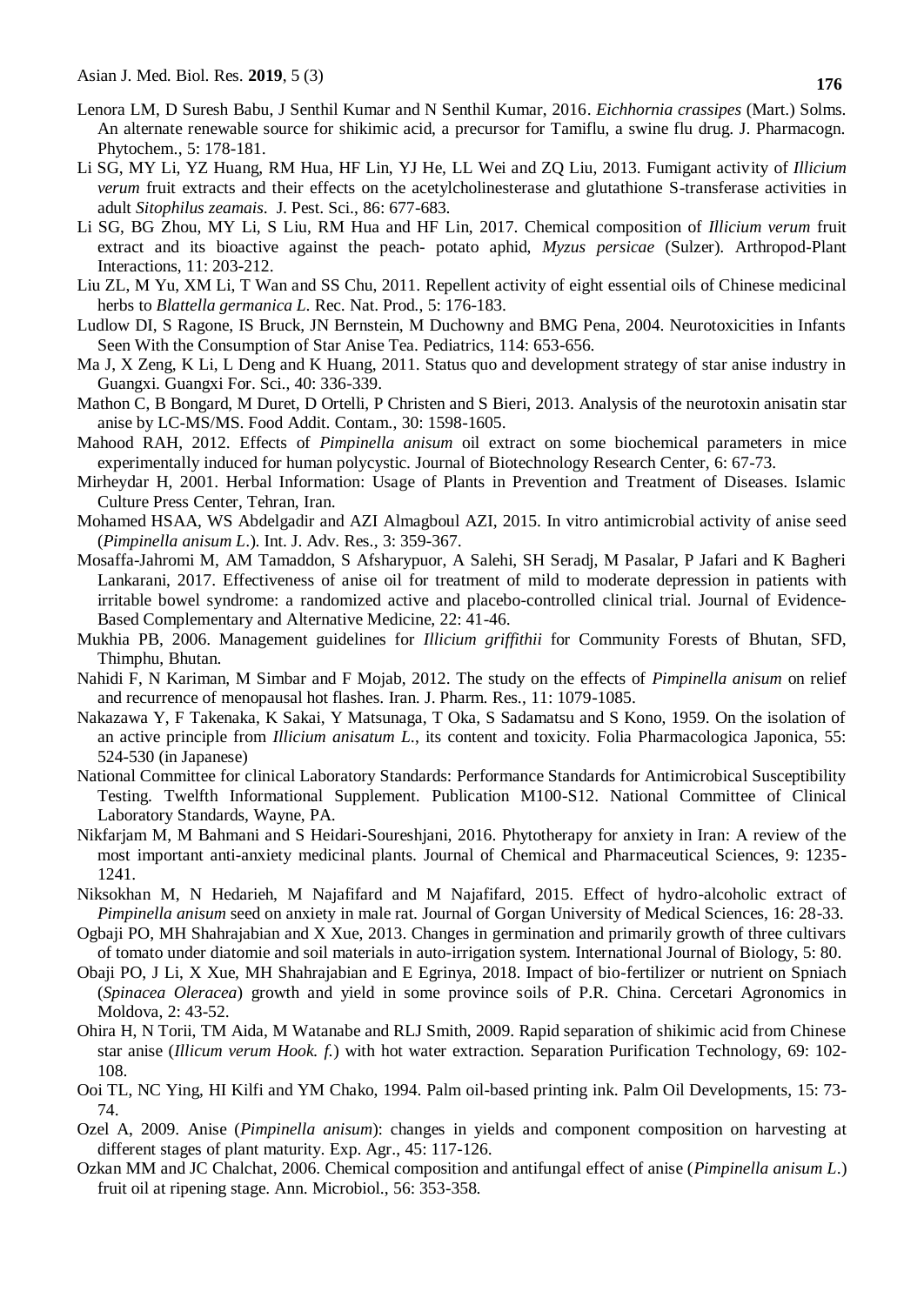- Parasa LS, SR Tumati, CS Prasad and LCA Kumar, 2012. In vitro antibacterial activity of culinary spices aniseed, star anise and cinnamon against bacterial pathogens of fish. Int. J. Pharm. Pharm. Sci., 4: 667-670.
- Paul A, J Kalita, ML Khan and OM Tripahti, 2013. *Illicium griffithii Hook. f*. & Thoms.- A potential source of natural off-farm income to the rural people of Arunachal Himalaya. Indian Journal of Natural Products and Resources, 4: 131-137.
- Pavela R, 2014. Insecticidal properties of *Pimpinella anisum* essential oils against the *Cluex quinquefasciatus* and the non-target organism *Daphnia magna*. J. Asia-Pac. Entomol., 17: 287-293.
- Peng W, Z Lin, L Wang, J Chang, F Gu and X Zhu, 2016. Molecular characteristics of *Illicium verum* extractives to activate acquired immune response. Saudi J. Biol. Sci., 23: 348-352.
- Picon PD, RV Picon, AF Costa, GB Sander, KM Amaral, AL Aboy and AT Henriques, 2010. Randomized clinical trial of a phytotherapic compound containing *Pimpinella anisum*, *Foeniculum vulgare*, *Sambucus nigra*, and *Cassia augustifolia* for chronic constipation. BMC Complem. Altern. M., 10: 17.
- Park SH, YY Sung, KJ Nho and HK Kim, 2015. Protective activity ethanol extract of the fruits of *Illicium verum* against atherogenesis in apolipoprotein E knockout mice. BMC Complem. Altern. M., 15: 232.
- Prajapati ND, SS Purohit, AK Sharmar and T Kumar, 2007. Handbook of complete medicinal plants. Jodhpur (India): Angrobios.
- Prakash B, Shukla R, Singh P, Mishra PK, Dubey NK, Kharwar RN. 2011. Efficacy of chemically characterized *Ocimum gratissmum L*. essential oil as antioxidant and a safe plant based antimicrobial against fungal and aflatoxin B1 contamination of spices. Food Res. Int., 44: 385-390.
- Qin W, Lin J, Qibiao W. 2007. Effect of three extraction methods on the volatile component of *Illicum verum Hook. f*. analyzed by GC-MS. Wuhan University Journal of Natural Sciences, 12: 529-534.
- Radaelli M, Silva BPD, Weidlich L, Hoehne L, Flach A, Costa LAMAD, Ethur EM. 2016. Antimicrobial activities of six essential oils common used as condiments in Brazil against *clostridium perfringens*. Braz. J. Microbiol., 47: 424-430.
- Rapisarda A. 2004. Economic importance and market trends of the genera *Pimpinella*, *Illcium* and *Foeniculum*. (Ed.): M. Jodral. *Illicum* and *Foeniculum* Boca Raton: CRC Press, pp. 191-218.
- Rattan S, Satpathy G, Gupta RK. 2014. Formulation of biscuits with *Glycyrrhiza glabra* root extract, *Ocimum sanctum* and *Pimpinella anisum* extract added as nutraceutical. J. Pharmacogn. Phytochem., 3:10-16.
- Ringman M, Frautschy A, Cole M, Masterman L, Cummings L. 2005. Potential role of the curry spice curcumin in Alzheimer 's disease. Curr. Alzheimer Res., 2:131-136.
- Ritter AMV, Ames FQ, Otani F, de Oliveria RMW, Cuman RKN, Bersani-Amado CA. 2014. Effects of anethole in Nociception experimental models. Hindawi Publishing Corporation, Evidence-Based Complementary and Alternative Medicine. Article ID 345829, 7 pages.
- Romanov MS, AVFC Bobrov and PK Endress, 2013. Structure of the usual explosive fruits of the early diverging angiosperm *Illicium* (Schisandraceae *s.l*., Austrobaileyales). Botanical Journal of the Linnean Society, 171: 640-654.
- Ross IA, 2001. Medicinal Plants of the World. Vol. 2: Chemical Constituents, Traditional and Modern Uses Humana Press Inc. New Jersey.
- Scharge M, Y Shen, FW Claassen, H Zuilhof, MWF Nielen, B Chen and TA van Beek, 2013. Rapid and simple neurotoxin-based distinction of Chinese and Japanese star anise by direct plant spray mass spectrometry. J. Chromatogr., 1317: 246-253.
- Shahamat Z, S Abbasi-Maleki and S Mohammadi Motamed, 2015. Evaluation of antidepressant-like effects of aqueous and ethanolic extracts of *Pimpinella anisum L*. fruit in mice. Avicenna J. Phytomed., 6: 322-328.
- Shahrajabian MH, A Soleymani, PO Ogbaji and X Xue, 2017. Impact of different irrigation managements on soil water consumption, grain yield, seed protein, phosphorus and potassium of winter wheat. Cercetari Agronomice in Moldova, 3: 5-13.
- Shahrajabian MH, W Sun and Q Cheng, 2018. A review of goji berry (*Lycium barbarum*) in traditional Chinese medicine as a promising organic superfood and superfruit in modern industry. Academia Journal of Medicinal Plants, 6: 437-445.
- Shahrajabian MH, W Sun and Q Cheng, 2019a. The power of natural Chinese medicine, ginger and ginseng root in an organic life. Middle East J. Sci. Res., 27: 64-71.
- Shahrajabian MH, W Sun and Q Cheng, 2019b. Clinical aspects and health benefits of ginger (*Zingiber officinale*) in both traditional Chinese medicine and modern industry. Acta Agriculturae Scandinavica, Section B- Soil & Plant Science, 1-11.
- Shahrajabian MH, W Sun and Q Cheng, 2019c. Traditional Chinese medicine and agriculture; organic life and sustainability for future. GSC Biological and Pharmaceutical Sciences, 7: 091-095.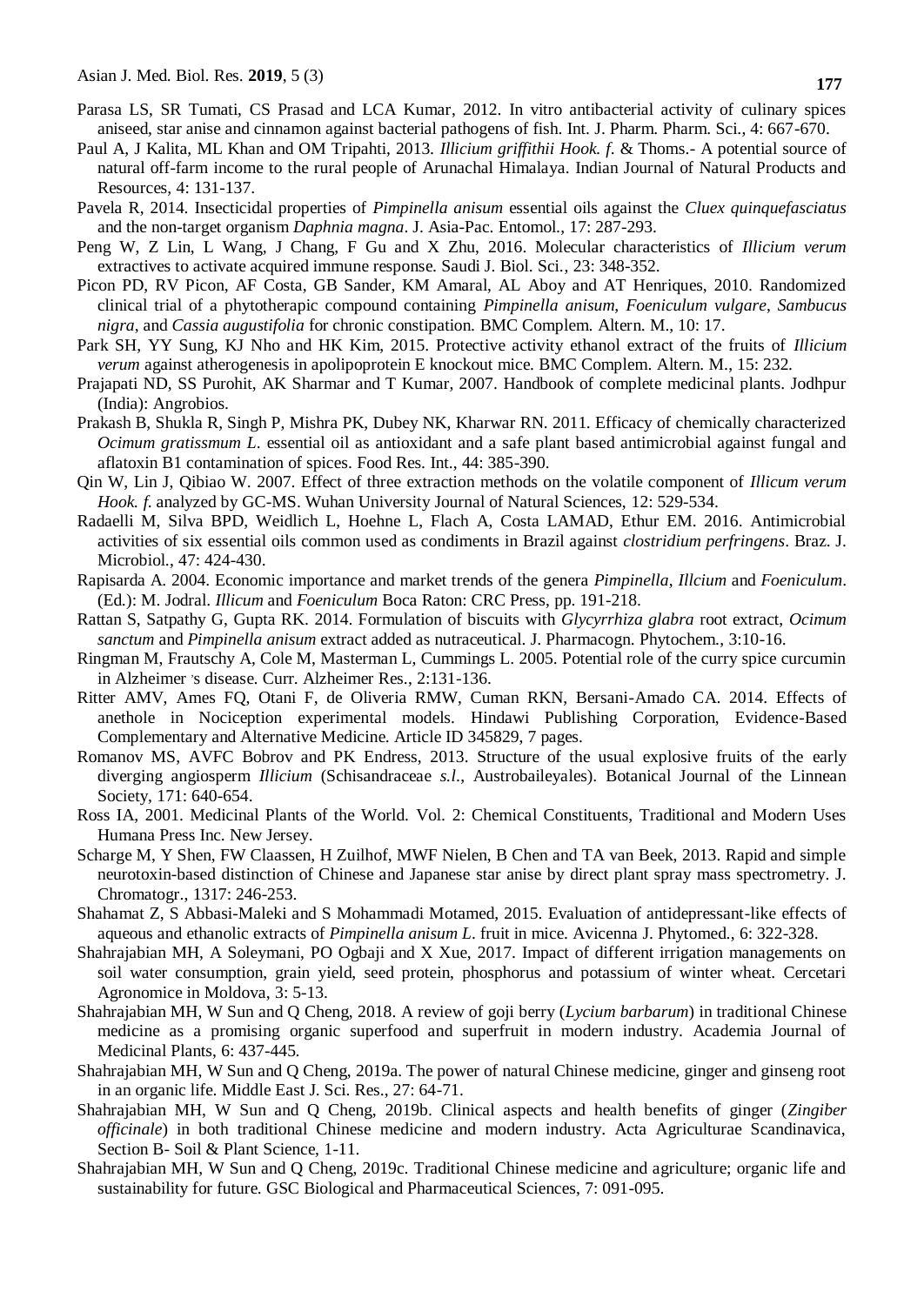- Shahrajabian MH, W Sun and Q Cheng, 2019d. A review of ginseng species in different regions as a multipurpose herb in traditional Chinese medicine, modern herbology and pharmacological science. J. Med. Plants Res., 13: 213-226.
- Shahrajabian MH, W Sun and Q Cheng, 2019e. Modern pharmacological actions of Longan fruits and their usages in traditional herbal remedies. J. Med. Plants. Stud., 7: 179-185.
- Shahrajabian MH, M Khoshkharam, P Zandi, W Sun and Q Cheng, 2019f. Jujube a super-fruit in traditional Chinese medicine, heading for modern pharmacological science. J. Med. Plants. Stud., 7: 173-178.
- Sharifi R, H Kiani, M Farzaneh and M Ahmadzadeh M, 2008. Chemical composition of essential oils of Iranian *Pimpinella anisum L*. and *Foeniculum vulgare* Miller and their antifungal activity against postharvest pathogens. Journal of Essential Oil-Bearing Plant (JEOP), 11: 514-522.
- Shen Y, TA van Beek, FW Claassen, H Zuilhof, B Chen and MWF Nielen, 2012. Rapid control of Chinese star anise fruits and teas for neurotoxic anisatin by direct analysis in real time high resolution mass spectrometry. J. Chromatogr., 1259: 179-186.
- Shirzadi D, S Abbasi-Maleki and A Zanbouri, 2017. Ethanolic extract of anise (*Pimpinella anisum L*.) attenuates morphine physical dependence in mice. J Herbmed Pharmacol., 6: 69-73.
- Shobha RI, CY Rajeshwari and C Andallu, 2013. Anti-peroxidative and anti-diabetic activities of aniseeds (*Pimpinella anisum L*.) and identification of bioactive compounds. American Journal of Phytomedicine and Clinical Therapeutics, 1: 516-527.
- Shojaii A and M Abdollahi Fard, 2012. Review of pharmacological properties and chemical constituents of *Pimpinella anisum*. ISRN Pharmaceutics. Article ID 510795, 8 pages.
- Shu X, XM Liu, CL Fu and QX Liang, 2010. Extraction, characterization and antitumor effect of the polysaccharides from star anise *Illicium verum* (Hook f). J. Med. Plants Res., 4: 2666-2673.
- Sirisha KB and P Sujathamma, 2018. In vitro propagation of few *Pimpinella* species, a review. Research Journal of Life Sciences, Bioinformatics, Pharmaceutical and Chemical Sciences, 4: 337-344.
- Soleymani A and MH Shahrajabian, 2012a. Effects of different levels of nitrogen on yield and nitrate content of four spring onion genotypes. Int. J. Agric. Crop Sci., 4: 179-182.
- Soleymani A and MH Shahrajabian, 2012b. Response of different cultivars of fennel (*Foeniculum vulgare*) to irrigation and planting dates in Isfahan, Iran. Res. Crop., 13: 656-660.
- Soleymani A, MH Shahrajabian and L Naranjani, 2013. Effect of planting dates and different levels of nitrogen on seed yield and yield components of nuts sunflower (*Helianthus annuus L*.). Afr. J. Agric. Res., 8: 5802- 5805.
- Soleymani A and MH Shahrajabian, 2018. Changes in germination and seedling growth of different cultivars of cumin to drought stress. Cercetari Agronomics in Moldova, 1: 91-100.
- Sri PU, V Leelavathi, NV Sree and MA Kumar, 2015. Antihelmenthic and antimicrobial activity of green synthesized silver nanoparticles from *Illicium Verum* Hook. F. fruit. IOSR Journal of Pharmacy and Biological Sciences, 10: 61-65.
- Sripongpun G, 2008. Contact toxicity of the crude extract of Chinese star anise fruits to house fly larvae and their development. Songklanakarin Journal of Science and Technology, 30: 667-672.
- Stojanovic T, V Butsic, G Vukovic, J Sucur, A Popovic, M Zmijanac, B Kuzmanovic and A Petrovic. 2018. The chromatographic analysis of the star anise essential oil as the potential biopesticide. Journal of Agronomy, Technology and Engineering Management, 1: 65-70.
- Sung YY, YS Kim and HK Kim, 2012. *Illicium verum* inhibits TNF-a and IFN-g-induced expression of chemokines and cytokines in human Kerationocytes. J. Ethnopharmacol., 144: 182-189.
- Techen N, Z Pan, BE Scheffler and IA Khan, 2009. Detection of *Illicum anisatum* as adulterant of *Illicum verum*. Planta Medica, 75: 392-395.
- Thuat BQ and BTB Ngoc, 2010. Obtaining essential oil and shikimic acid from star anise fruit (*Illicium verum* Hook). VNU Journal of Science, Natural Sciences and Technology, 26: 110-113.
- Tuncturk M and B Yildirim, 2006. Effect of seed rates on yield and yield components of anise (*Pimpinela anisum*). Indian J. Agric. Sci., 76: 679-681.
- Ullah H, A Mahmood and B Honermeier, 2013. Effects of different fungicides on the infection by *Passalora malkoffii* with respect to the fruit yield and quality of aniseed (*Pimpinella anisum L*.) in Germany. Journal of Medicinal and Spice Plants, 18: 89-98.
- Ullah H, A Mahmmod and B Honermeier, 2014. Essential oil and composition of anise (*Pimpinella Anisum L*.) with varying seed rates and row spacing. Pak. J. Bot., 46: 1859-1864.